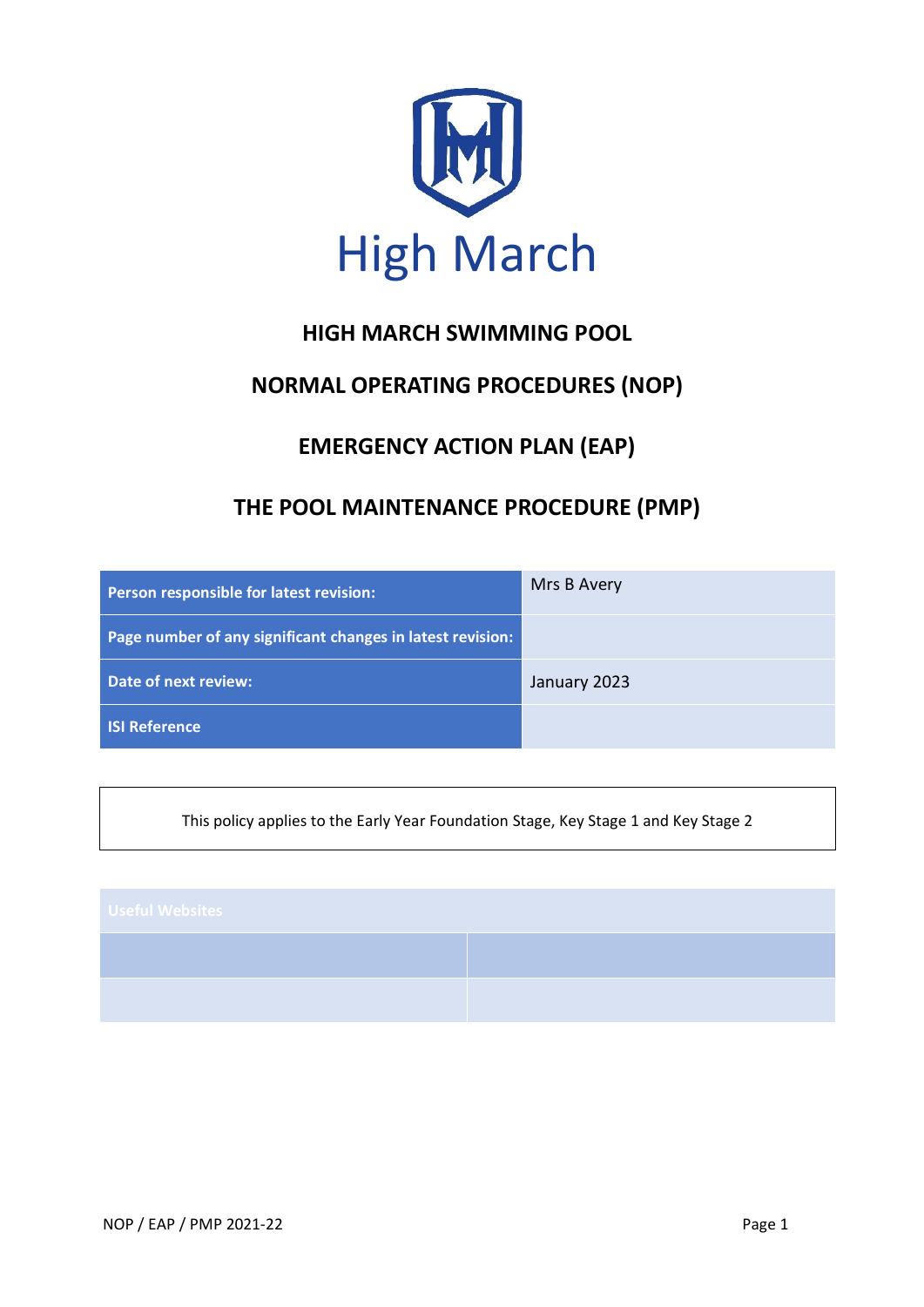# **A. NORMAL OPERATING PROCEDURES**

## **1. Objective and Scope**

It is the objective of High March to ensure that swimming pool activities are controlled to maintain a safe, enjoyable and beneficial practice. This procedure identifies the processes and procedures designed to ensure a safe, healthy and controlled environment for all users. The procedures are used in conjunction with other operational procedures to satisfy the relevant requirements of 'Safety in Swimming Pools' and the requirements of the Health and Safety at Work Act and regulations made thereunder, the Health and Safety (Safety Signs and Signals) Regulations 1996 and the Management and Health and Safety at Work Regulations 1999 which require the assessment of risks of swimming pool activities and the making of arrangements for

- implementing health and safety measures identified to reduce risk
- appointing competent people to help implement arrangements
- provide clear information and training to employees
- establishing procedures for employees to follow

These procedures have been reviewed by reference to "Safe Practice in School Swimming Policy" dated October 2015 and prepared by Buckinghamshire Learning Trust in association with Bucks County Council. Regard has also been given to 'ASA Guidelines for School Swimming 2015' and 'Standards for Safeguarding Children in Sport'.

This NOP/EAP Policy must be read in conjunction with the High March Covid-19 Risk Assessment as regularly reviewed and amended from time to time by the High March Covid-19 Team whenever new guidance is issued and Covid-19 annexe to the Child Protection and Safeguarding Policy.

## **2. Details of the Pool**

Indoor heated pool Length: 20 metres Width: 8.5 metres Depth: 0.9 metres going down to 2 metres Pool surround: non-slip tiles

The shallow end is a constant 0.9 metres before it slopes down into deeper water indicated by the pool depth signs on the wall. The water level in the pool is on the same level as the poolside.

# **3. Access to the Pool**

Entry to the poolside from the foyer is via a number-code security door to prevent access by unauthorised persons and in particular pupils and siblings with their parents visiting the pool to collect pupils. The pool may also be accessed via the changing rooms. Minors are not permitted poolside unless supervised at all times.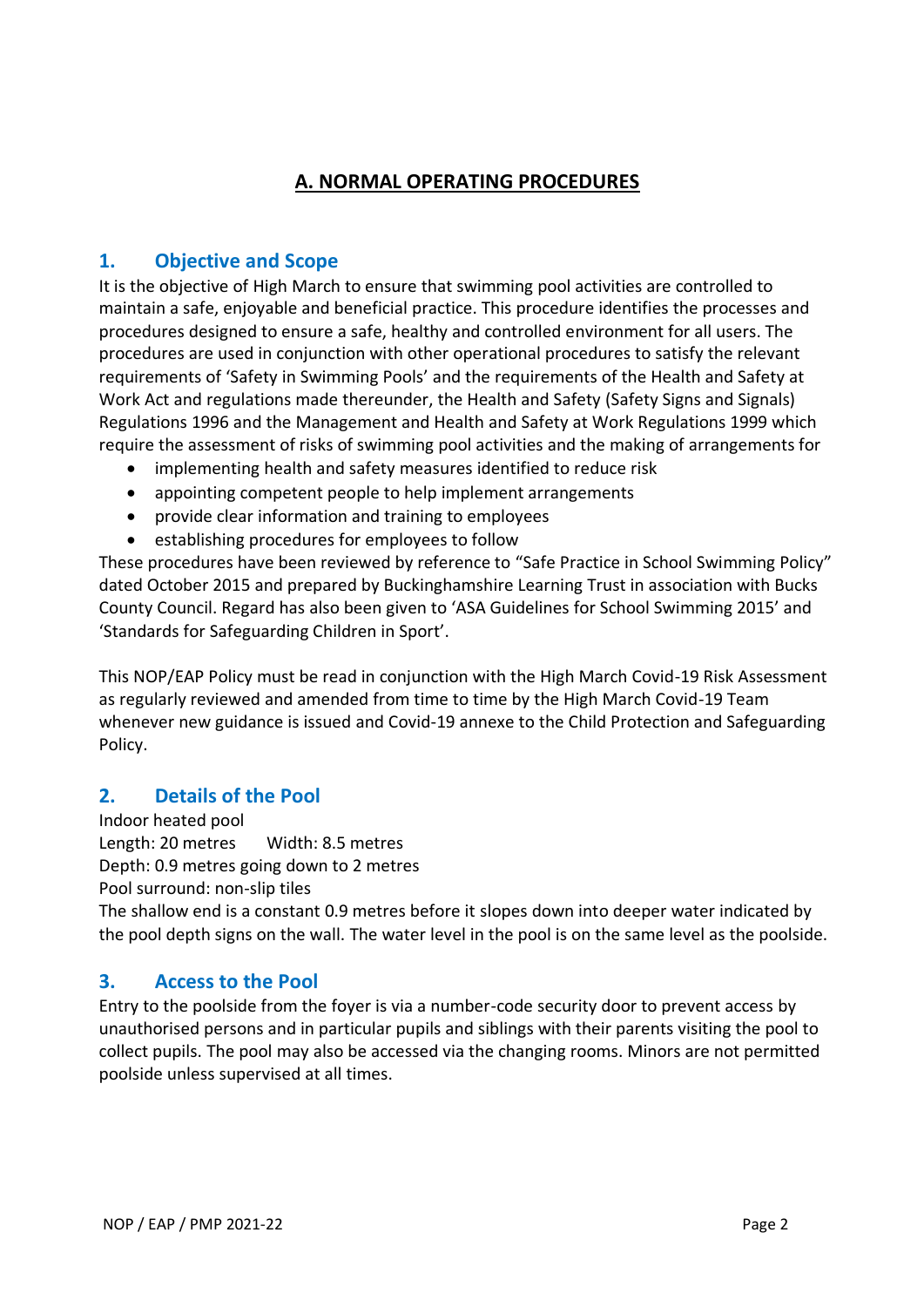# **4. Changing Room Supervision**

Supervisors have access to the changing rooms to check behaviour and safety of pool users. Supervisors will use their discretion when entering the changing rooms. Only staff employed by High March and those adults who have been given specific permission by the Head/Bursar may enter the changing room areas during normal school hours. Supervisors have authority to check showers, seating, floors, equipment such as hairdryers and toilets.

The changing rooms must always be supervised by a member of staff during curriculum swimming lessons, stroke improvers and free swimming or squad training sessions.

Supervisors and all staff involved in swimming teaching and supervision will have due regard to the terms of the School's Safeguarding and Child Protection Policy.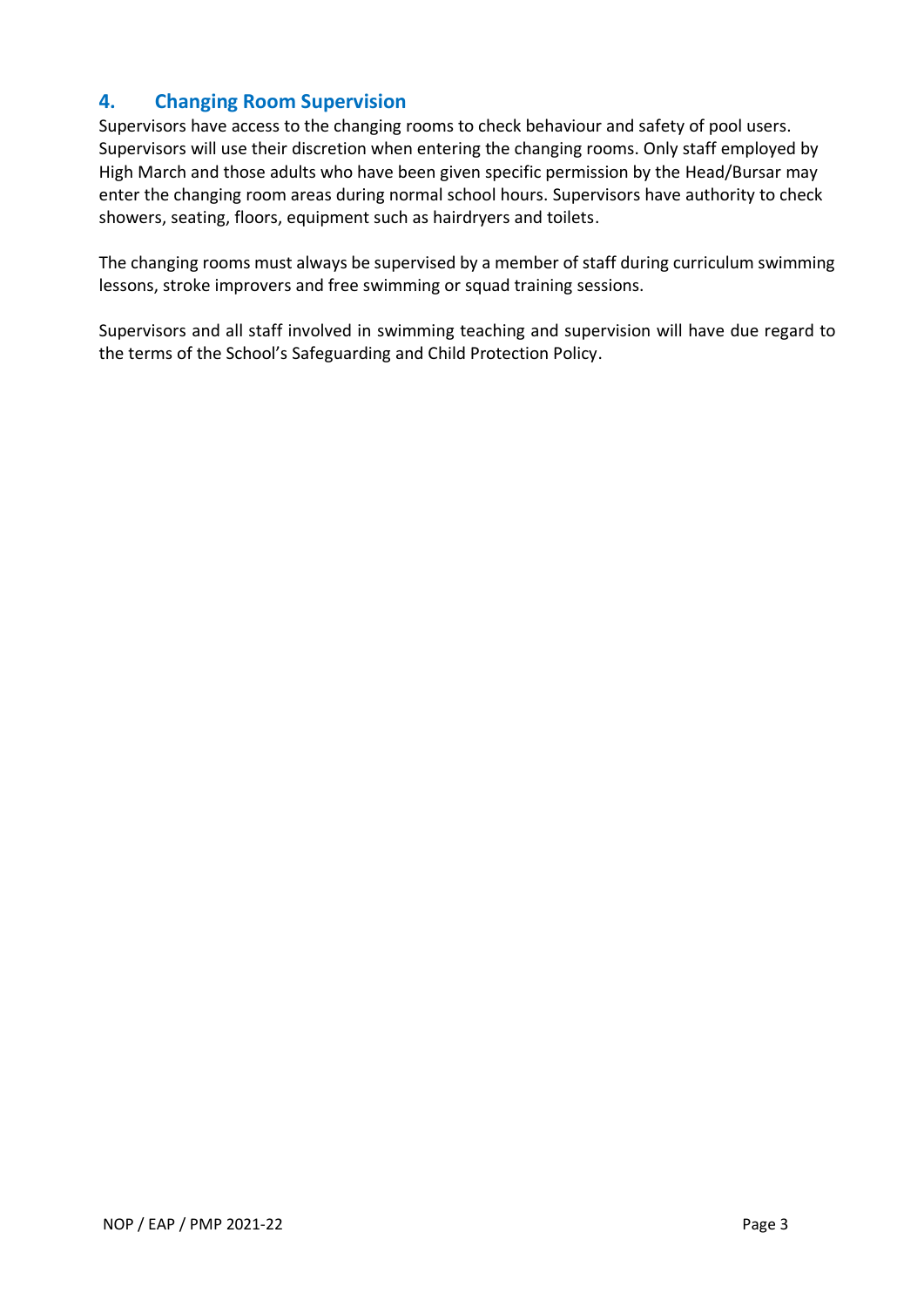

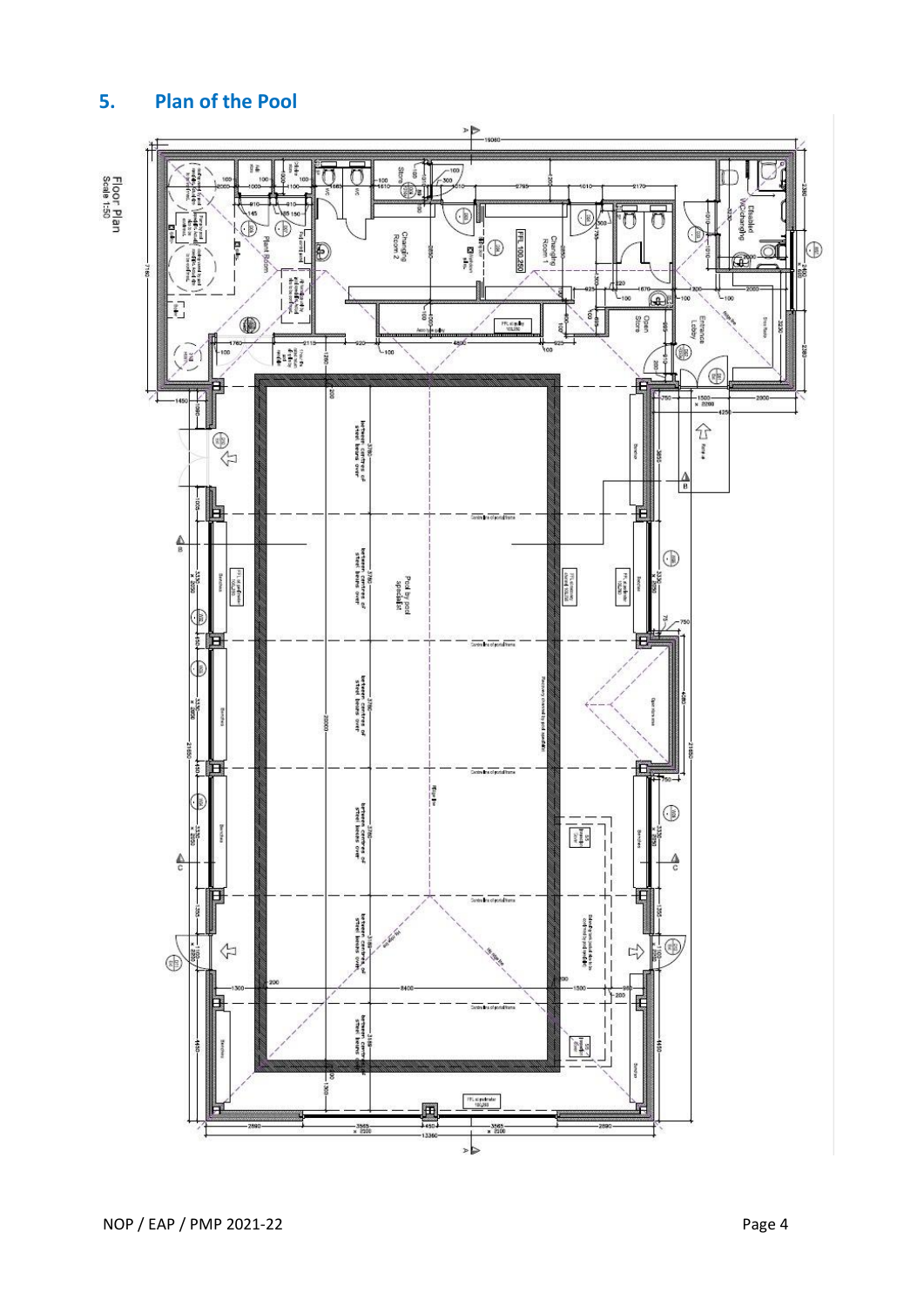## **6. Risk Factors**

#### **6.1 Awareness of Risks – Main Hazards and High Risk Users**

Under the basic principles of risk assessment, risk factors within the pool and pool house are assessed and reviewed informally daily (whenever the pool is in use) by the Pool Technician and/or Facilities Manager, formally on a weekly basis by the Pool Technician who also checks safety equipment and from time to time on an informal basis by the PE staff and swimming coaches. Swimming pool practice/procedure and facilities are reviewed on a termly basis by the Swimming Staff and Extra-Curricular Swimming Staff. The NOP/EAP is reviewed and amended as necessary on an annual basis by Health and Safety Committee and by SLT. There is hence continual on-going assessment of risks in and around the pool.

#### Known Hazards

The following have been factors in past fatalities (or serious injuries) in swimming pools in the United Kingdom and therefore should be considered as possibilities:

- Prior health problems e.g. heart trouble, asthma, epilepsy etc.
- Youth and inexperience (half of those who drown are U15)
- Alcohol, drugs or food before swimming
- Poor behaviour running on poolside
- Direct access from all changing rooms
- Possible breakage of large glass windows on either side of pool
- Reduced visibility due to reflection from windows/glare factor
- Weak or non-swimmers straying out of their depth
- Diving into insufficient depth of water
- Pool users returning to the pool from the changing rooms after supervised session has ended
- Missing pupils
- Unruly behaviour and misuse of equipment
- Assault on staff or pupils
- Swimming aids and other objects in the water can obscure the supervisor's view
- Unclear pool water, preventing casualties from being seen
- Absence of, or inadequate response by pool staff in an emergency
- Lane ropes can take pupils out of their depth

#### **6.2 Users at Risk**

- Weak and non-swimmers
- Children under the age of 16 including spectators
- Disabled children
- The boisterous and show-offs
- Those wearing arm-bands or other forms of buoyancy aid
- Swimmers using inflatables and other fun flotation aids
- The elderly
- Swimmers with disabilities/special needs
- Swimmers under the influence of alcohol and /or drugs
- Swimmers inadequately/inappropriately supervised
- Unauthorised swimmers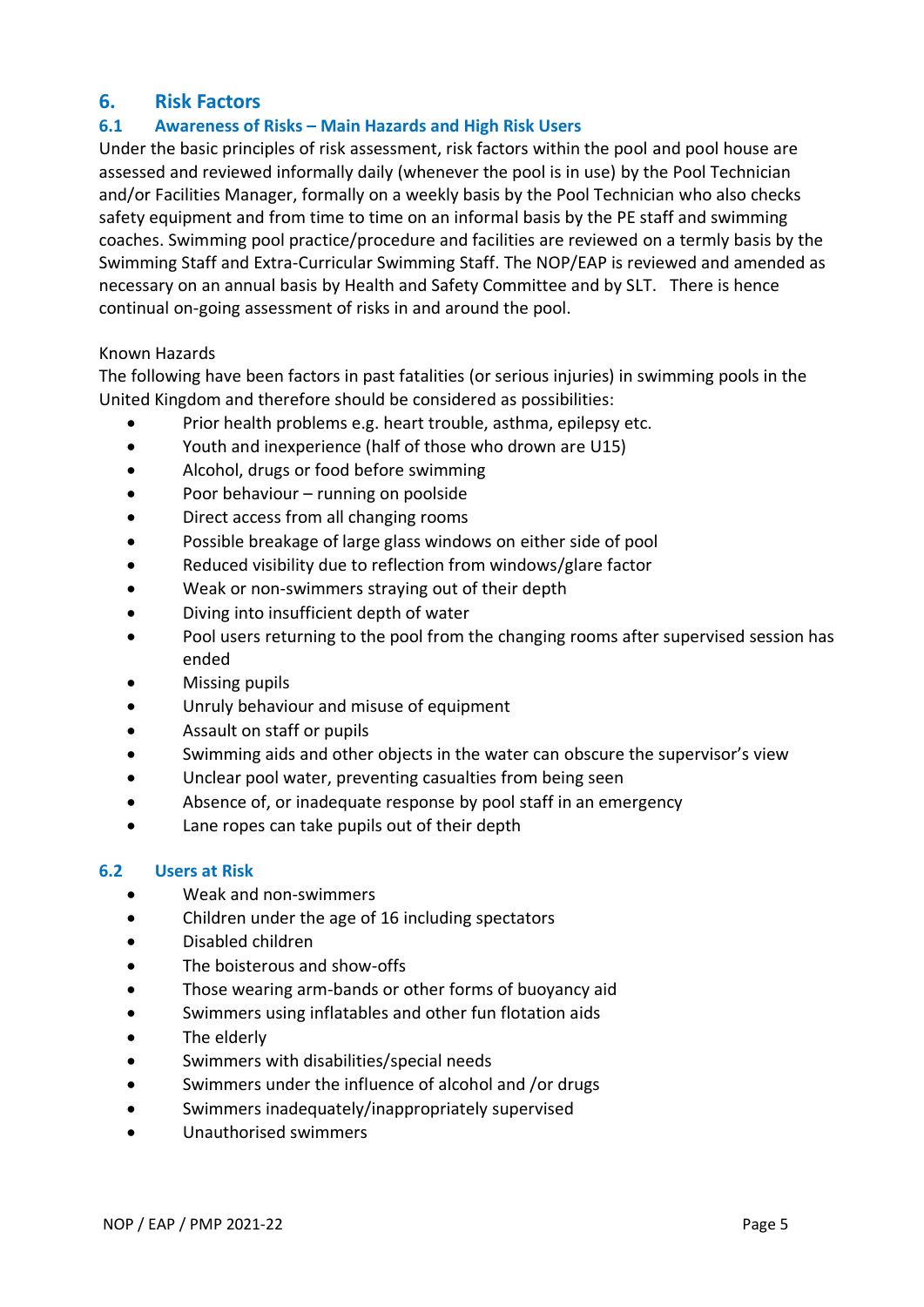The supervisors on duty are best placed to observe, before they enter the water area, users who may be considered to be at particular risk. Some may be excluded from entering the pool.

#### **6.3 Reducing the Risks**

All pool users must: -

- observe the code of conduct strictly for all groups
- only dive into the deep-end shown by notices on the poolside

All pool supervisors must:

- Take a head count before and after any swimming class. This should be recorded.
- Ensure that everyone is out of the pool area at the end of each session and that the number code security doors are firmly shut.
- Understand that STRICTLY NO ACCESS for unauthorised persons to the poolside is permitted unless a supervisor is present.
- Comply with SENDA.
- ensure that reasonable adjustments are made to assist any disabled pupils to learn to swim.
- Ensure that any disabled swimmers are offered access to a hoist if required.

Pool operators must:

- Observe safe recruitment and safeguarding principles in accordance with the School's Child Protection and Safeguarding policies including regular training.
- Observe the provisions of the School's Missing Pupil Policy as relevant and necessary (see below: EAP) in the event that a child goes missing.

It is the responsibility of High March parents/guardians/carers to notify the school of any medical conditions or learning difficulties relevant to their pupils, at the commencement of each term. All swimming staff are notified by the School, by means of the Holistic Registers, and Overview of Medical Conditions and Dietary Needs at the beginning of each term, of any special needs, learning difficulties or medical or dietary conditions which may affect any of the pupils swimming in the pool.

#### **6.4 Risk Assessment**

Risk assessment is an on-going process and existing documentation will be reviewed regularly. All staff should be responsible for contributing to ensure that procedures and training for safe pool operation continue to be relevant. Copies of risk assessments are in the pool house and with the Bursar. A copy of the Penguin Pools' Maintenance Instructions for Swimming Pool equipment will be appended to the risk assessment and manual. A pool risk assessment template is attached to this Policy as Appendix 1 As part of standard risk assessment processes, staff and authorised visitors are requested to report any damage or deficiencies in equipment or facilities to the Facilities Manager or to the Pool Technician as soon as reasonably practical. Fire risks and risks under the COSSH Regulations 2002 and guidance from the HSE from time to time are regularly assessed and fire drills undertaken. Any safeguarding or child protection concerns should be reported immediately to the Headmistress as Designated Child Protection Officer or to Mrs Belinda Avery, Governor with responsibility for Safeguarding and Child Protection issues.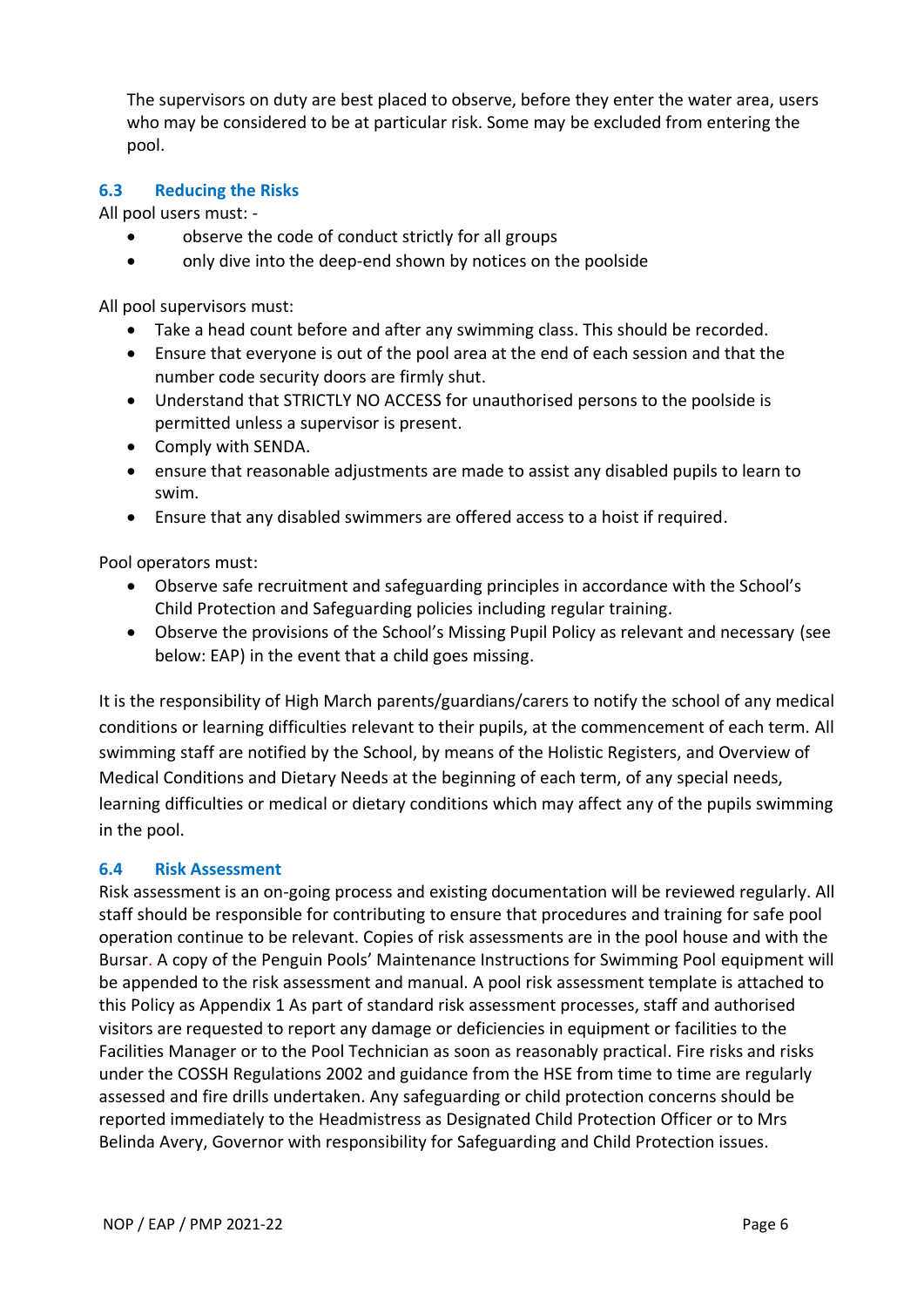# **7. Swimming Pool Code of Conduct**

- Do not enter poolside unless a supervisor is present.
- No person may swim in the pool unless another adult is present in the pool/poolside. This rule is non-negotiable.
- Do not enter the water without permission.
- No running is permitted on the poolside.
- No fighting, pushing, bombing or ducking is permitted.
- No diving may take place at all in the shallow end, and no acrobatics, for example: no back dives.
- No shouting is permitted.
- No eating or drinking is permitted on the poolside or in the changing rooms or foyer save for drinking of water from plastic sealable bottles.
- No outdoor shoes may be worn on the poolside
- No glass, whether bottle, jar or drinking glass may be taken into the swimming pool area or changing room. Only sealable vessels are permitted poolside.
- Swimmers must shower on entering and exiting from the poolside.
- No shampoo, conditioner or other detergents are to be used in the poolside showers. Shampoo and conditioner may be used in the staff/disabled shower.
- Accompanying adults must not leave children unattended in the pool or poolside.
- Keep all balls within the pool area do not bounce them off the walls or kick them on the poolside.
- All children must wear swimming hats and may wear goggles, if they wish. Swimmers should bring and wear their own named goggles to avoid cross-infection and High March cannot take any responsibility for any infections contracted as a result of use of another swimmer's goggles.
- If a swimmer has a verruca, he or she must wear a verruca sock/fully adhesive verruca plaster.
- If the School has been notified that a pupil may require an inhaler during exercise, the inhaler must be accessible at all times poolside.
- Mats may be used at the supervisor's discretion. Mats should only be lifted from the water by an authorised member of staff who must undertake a routine check to ensure no one is trapped underneath mats or the pool cover.
- The pool platform may only be used with the express consent of and under the strict supervision of a qualified member of the swimming staff, and if properly positioned on the bottom of the pool.
- Where children sustain either a head or significant injury and any First Aid is administered, parents/carers should be informed as soon as possible.
- Listen for whistles/ alarm-
- 1 whistle- stop and listen
- 3 whistles- stop and clear the pool
- 1 whistle/ shout to alert staff, followed by- 1-2-3 entering the water/ need assistance
- Continuous ringing bell-fire alarm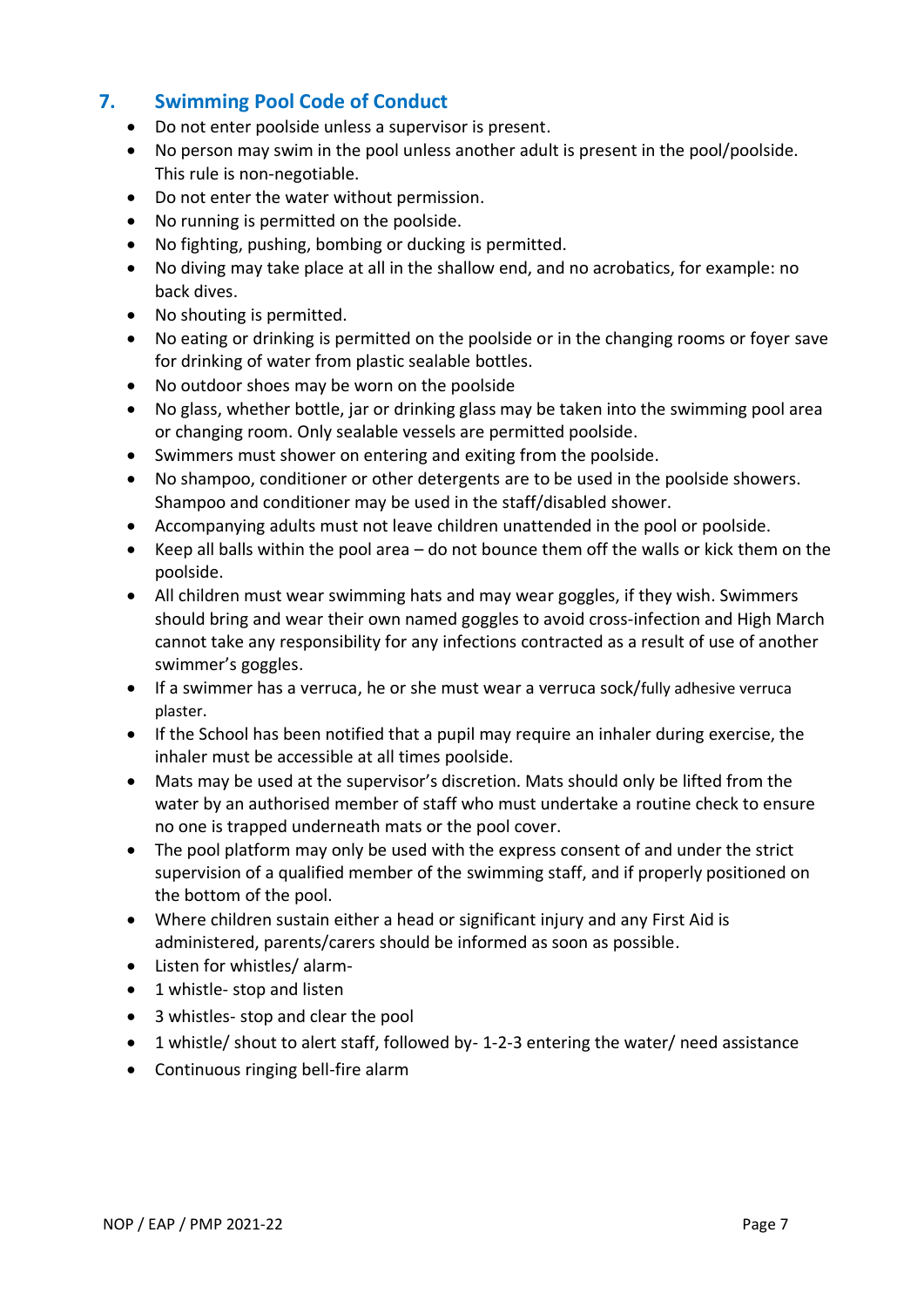# **8. Poolside Rules for Supervisors (Safety guidelines for staff)**

- Supervisors must be fully conversant with the Normal Operating Procedures (NOP) and Emergency Action Plan (EAP) and ensure that they fully understand their role within the swimming pool safety team.
- High March staff and supervising staff of other outside organisations that use the High March Swimming Pool must have passed their National Rescue Award for Teachers and Coaches (NRASTC) in order to be a supervisor of a swimming.
- No swimming sessions can take place without there being at least one qualified supervisor/teacher (i.e. someone who has a current NRASTC) for every 20 swimmers in the water and a second responsible adult in attendance.
- Nobody enters the pool until sufficient qualified staff are present.
- The number coded security door must remain locked and all staff must check this carefully when leaving the pool and ensure that the external door to the poolhouse is kept closed after entry in order to ensure constancy of air temperature.
- Staff must not disclose the door entry code to the children or to unauthorised adults.
- Supervising staff must carry/have immediate access to a whistle at all times.
- Supervising staff must never leave children in the pool unattended.
- Supervising staff must supervise all diving at all times.
- Supervising staff must ensure the relevant bathing loads are adhered to (see section 10).
- Supervising staff must observe the pool cover opening and covering the pool in order to ensure that it unfurls and rolls up evenly without damage to equipment. This is particularly important in hot weather.
- All supervisors must know the location of all the safety equipment and be trained to use it. The safety equipment comprises a long reach pole, short reach poles and throw bags which are all located poolside on /against the tiled walls. Heat blankets are also located on the blue trolley poolside near the changing rooms.
- All staff must adhere to the 'Normal Operating Procedures' so that the users recognise a consistent approach and learn what sort of behaviour is expected of them.
- All staff must ensure that in the event of an emergency, the EAP is followed.
- All staff and their immediate families, or any other visitors to the pool who have been authorised in advance by the directors of the School to use the pool, must sign in and out before and after swimming, in the designated pool signing-in book in the School Office. Failure to observe this rule may disentitle any claimant the School's insurance in relation to any loss or damage sustained to person or property within the pool.

## **9. Supervisor Training**

The Head of PE / Headmistress will, with the assistance of the Administrator/PA to the Directors co-ordinate the arrangements for taking the NRASTC for staff who either need to become qualified for the first time or who are retaking their test every two years. Copies of the certificates of those who have a current NRASTC will be kept on file with the Bursar**.**

## **10. Bather Loads and Minimum Supervision Ratios**

- Maximum Load: 40.
- The ideal target for normal class use is no more than 20 pupils in any class.
- One qualified supervisor to 20 children plus one responsible adult.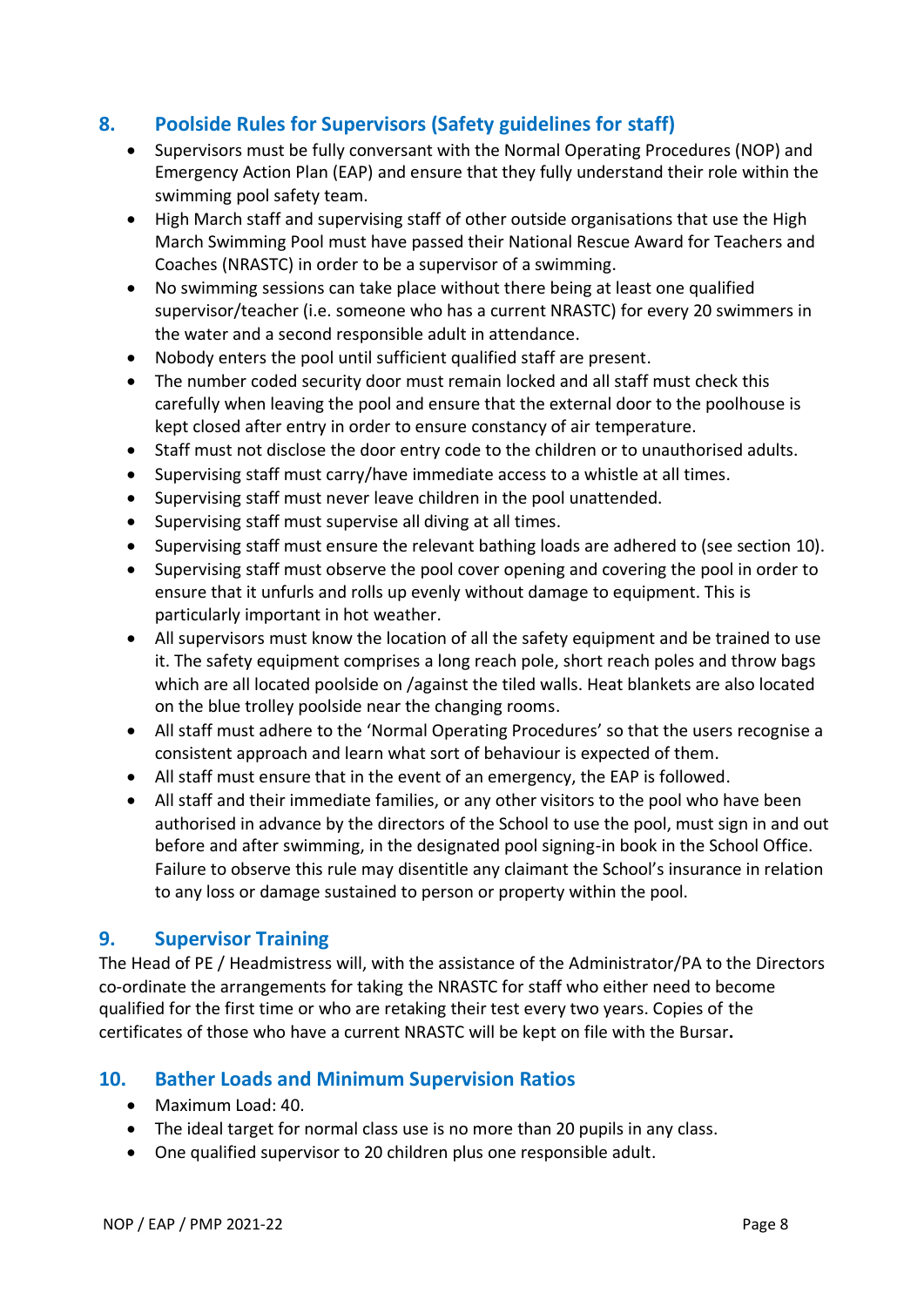- For non-swimmers and beginners one qualified supervisor to 12 children plus one responsible adult.
- Adult with infants/swimmers with disabilities: these classes should be conducted on a 1 to 1 ratio.

# **11. Conditions of use of pool other than by the High March children and staff**

All non-curricular use of the swimming pool is undertaken through the Bursar's Office – Peter Honiball (Bursar's Office 01494 685744). Any third party who wishes to use the school swimming pool will be asked to read and understand the NOP and EAP as a condition of use or hire and confirm that they have done so and will agree to the hire for the duration of their event of a qualified supervising lifeguard.

## **12. Swimming Galas including Emergency Procedure**

- Swimming staff organising galas will consider guidance from the Association for Physical Education (AfPE) covering planning and involvement in the event, including risk assessments.
- All swimmers must start from the deep end if diving.
- There must be a sufficient number of qualified staff on duty.
- The Head of PE /her designated deputy in charge of the gala will carry out an equipment check before every gala, taking care to check lane ropes, diving blocks, sharp edges of tiles and lane ropes in position as well as the slipperiness of the poolside.
- The supervising person in charge of the gala will inform everyone where the fire exits are and, in the event of an emergency if they hear an alarm they should head swiftly and calmly to the Junior House playground. The supervisor should point out the shallow and deep ends and state that there should be no diving in shallow water and that spectators must keep the sides of pool free for staff.
- Young children with adult spectators or swimmers must be carefully supervised at all times and on no account left unattended.

## **13. Cleanliness**

It is the responsibility of the pool operators, as delegated to the Bursar, to ensure that the pool is kept clean and tidy at all times and that the water, poolside, changing room and reception areas are cleaned and appropriate cleanliness and chemical checks undertaken thoroughly and regularly. In the event of fouling of the pool by faeces or blood, immediate cleaning with suitable chemicals must be undertaken and pool closure should be considered with immediate effect for 24 hours, dependent upon the nature and extent of fouling. As below (EAP) in all such cases, Jon Ruddock / Kevin Higgs should advise as to the most suitable course of action and with reference to PWTAG COP .

#### **Rubbish including plasters and plastic bottles must be disposed of in the bins in the changing rooms.**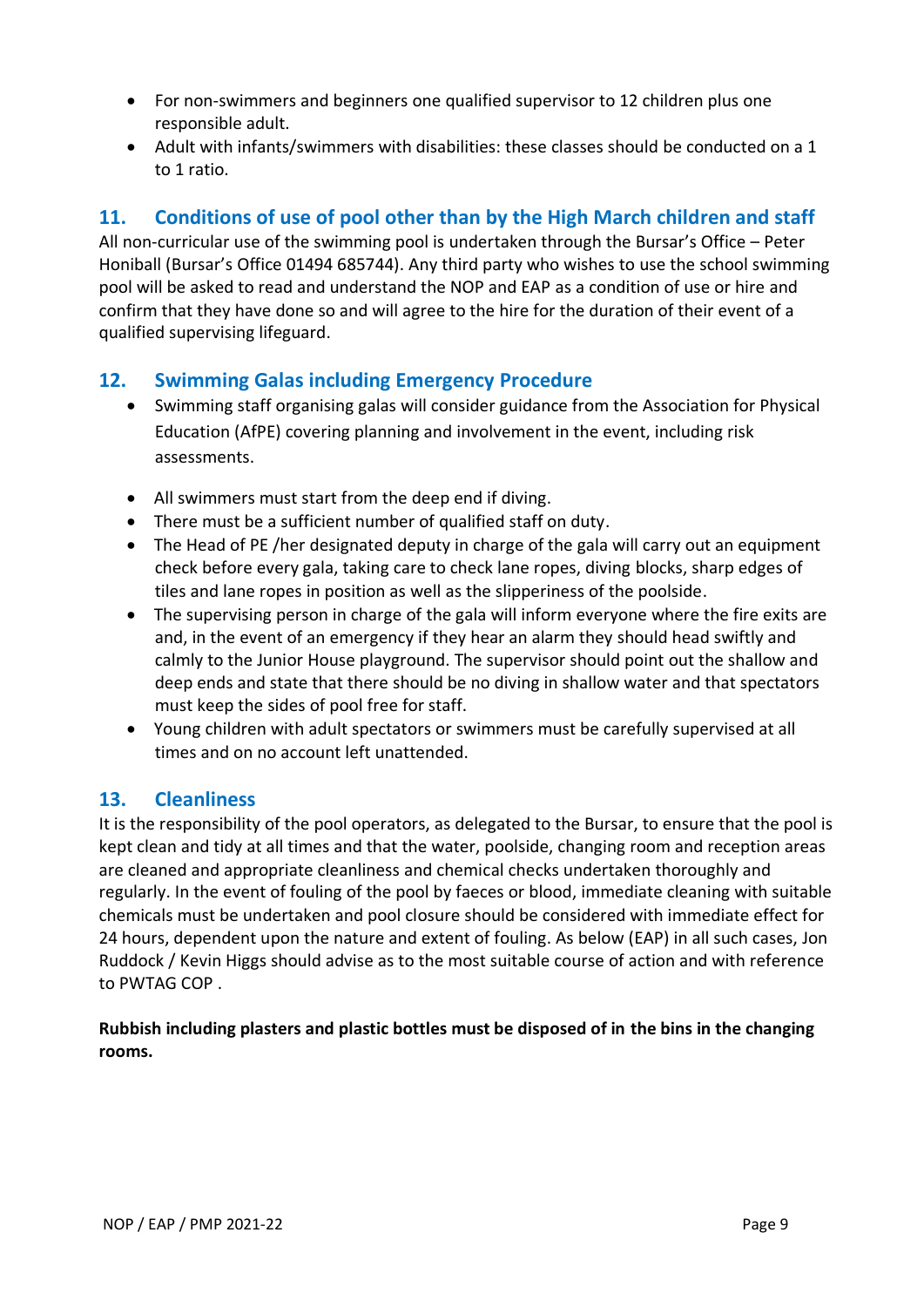## **14. Communications**

#### **There is a phone in the Swimming Pool Foyer.**

The School Office can be reached by dialling 221 or 232

Outside EMERGENCY SERVICES can be reached by dialling 9 then 999 The pool address is:

High March Swimming Pool High March 23 Ledborough Lane Beaconsfield Buckinghamshire HP9 2PZ

#### **Tel: 01494 675186 (School office)**

The School Office will need to be informed that the emergency services are on their way, so that they can arrange for the gates to be opened and an escort to be at the gate to direct them to the entrance of the pool.

Other numbers that may be useful:

The Bursar, Peter Honiball, can be reached on 01494 685744

In emergency the following numbers may also be used: 07813-837225 (Belinda Avery) / 07500-664964 (Michael Chapples)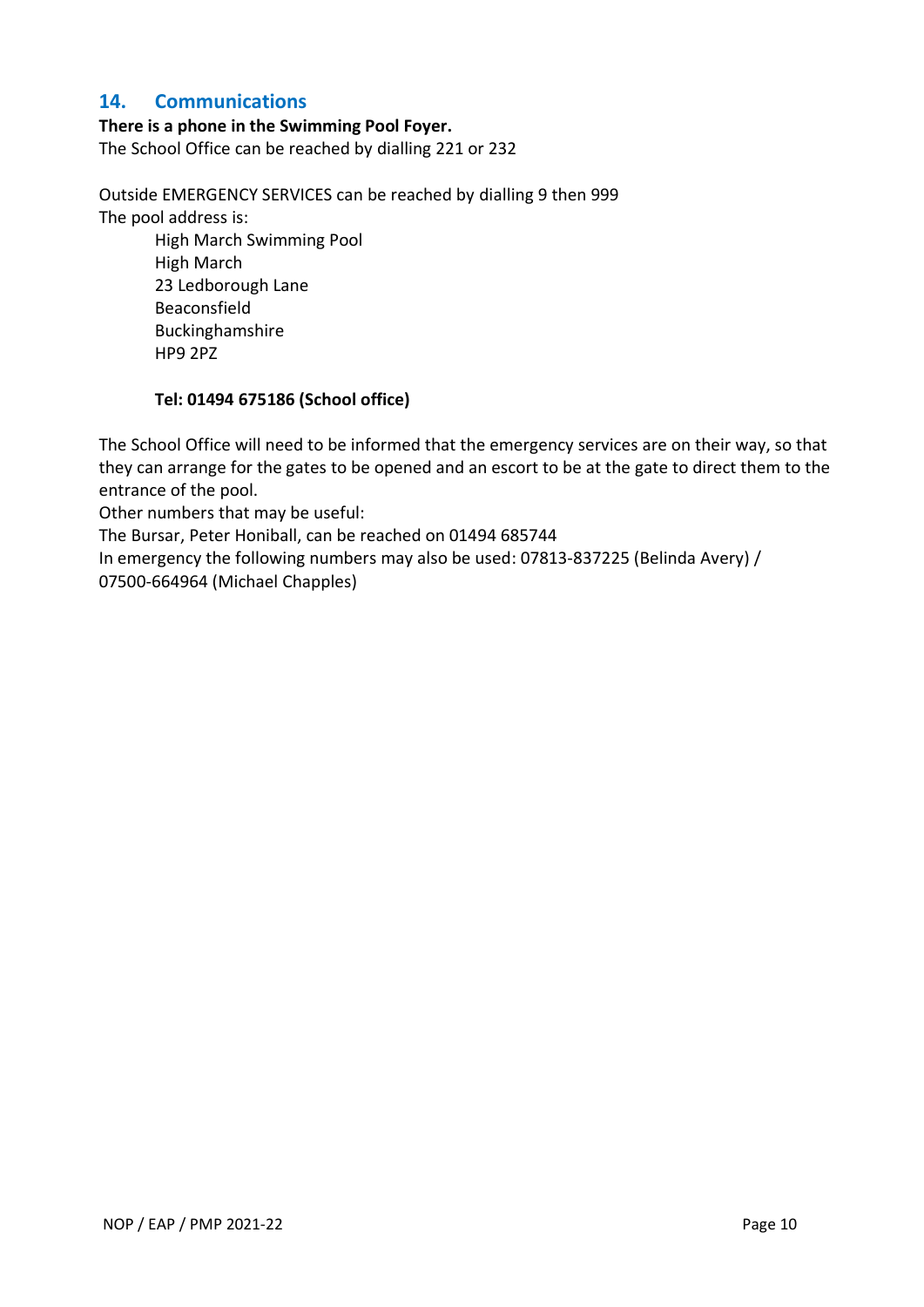# **B. EMERGENCY ACTION PLAN**

### **1. Objective and Scope**

It is the objective of High March to ensure that emergency situations are dealt with in a manner which minimizes the risk to staff, pupils and other users.

### **2. Emergency Equipment**

Around the walls of the pool are:

- 2 throw bags
- 2 torpedo buoys (flotation aid)
- 2 reach poles
- 1 hooked reach pole
- 2 Emergency exits through the marked doors

In the poolhouse foyer

- First Aid Kit (also one in the Junior House First Aid area)
- **Defibrillator**
- Inhalers High March Emergency inhaler kits, comprising 1 x "junior" kit, and 1 x "senior" kit
- Auto injector pen High March Emergency injector pen kit.

It is the responsibility of the supervisor to know the location of the safety equipment and to ensure it is in place at the start of each session. Pupils requiring emergency medication should bring their emergency equipment to the pool house.

The Pool Maintenance Manager checks the emergency equipment for suitability and defects weekly and reports any damage or defects to the Bursar who will authorise replacement of any defective or damaged equipment.

#### **3. Minor Injuries Poolside**

A minor emergency is an incident which, if handled properly, does not result in a life threatening situation. The relevant provisions of the School's Main First Aid policy , a copy of which is appended to the NOP/EAP in the Pool Reception and both Upper School and Junior House staffrooms should be adhered to at all times so far as practicable.

It will normally be dealt with by the nearest supervisor who acts as follows:

- Notify all other staff on the poolside
- Clear the pool if necessary
- Administer first aid if necessary
- Casualty will be referred to appropriate location
- Supervisor must complete accident report these are located in the swimming pool foyer

When dealing with first aid anywhere in the swimming pool or pool house, the supervisor must not leave him/herself in a compromising position.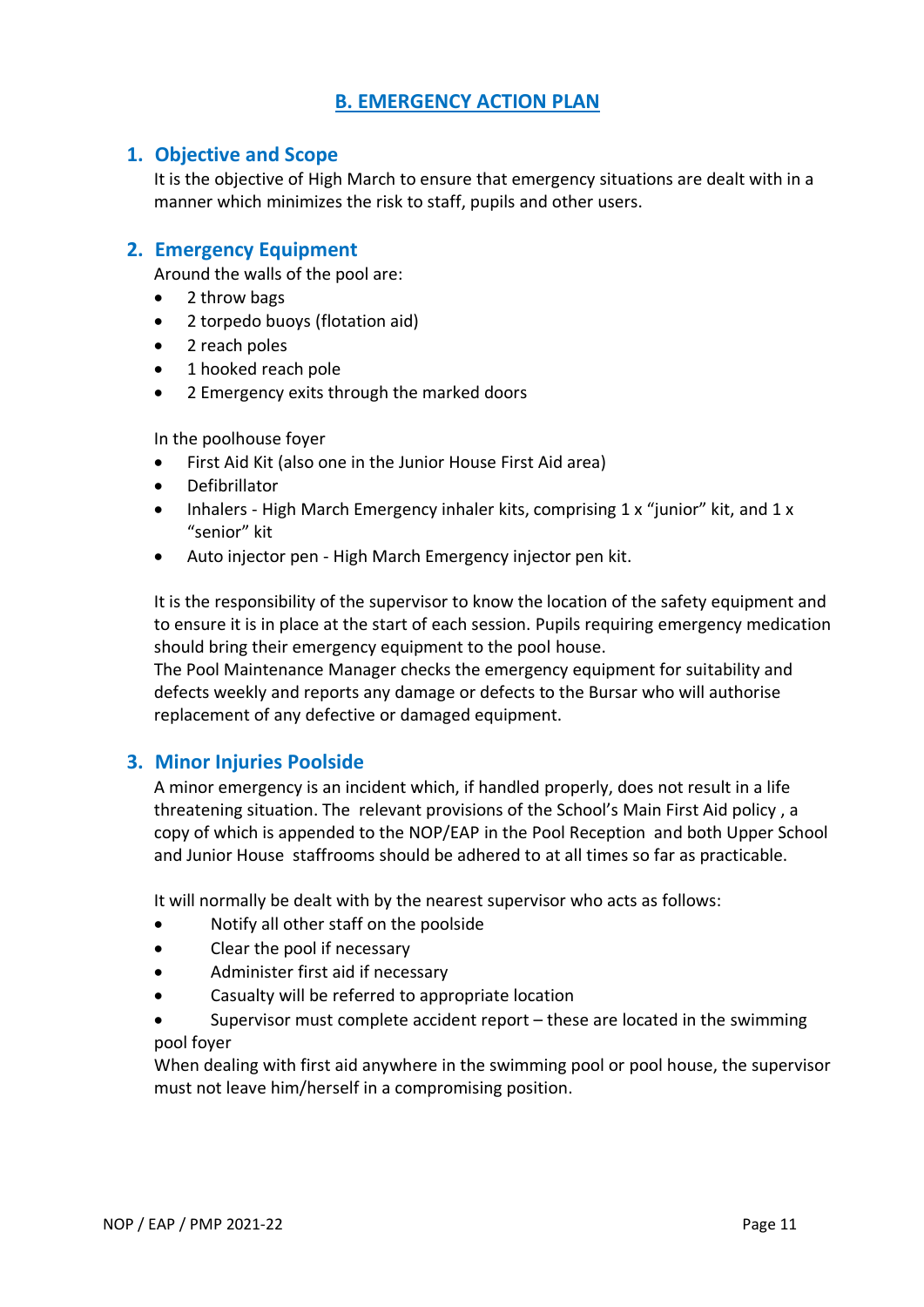## **4. Major First Aid Emergencies**

A major emergency is one where an incident occurs resulting in a serious injury or lifethreatening situation.

As with minor emergencies, the response to most major emergencies follows a general pattern. This has two steps:

- A supervisor who identifies a serious situation alerts another responsible adult and users by three long whistle blasts. This person will be known as **'Rescuer No. 1'** and will initiate the rescue by taking the appropriate action.
- The responsible adult, on hearing the three blasts of the whistle, should immediately help to clear the pool and make safe other users before going to telephone for assistance – ringing 221 or 232 or 9 and 999 for the emergency services. On their return they should assist 'Rescuer No 1'. This adult becomes **'Rescuer No. 2'**.

Rescuer no 2 will call for an ambulance (either on his/her mobile or by using the telephone in the swimming pool foyer), if this hasn't been done already. 'Rescuer No 1' will complete an incident report, filing the original in the accident report book and providing a copy to the child's form teacher for filing and copying to the child's parent.

The relevant provisions of the School's Main First Aid Policy should be adhered to at all times so far as reasonably practicable.

## **5. Lack of Water Clarity**

If the pool is not clear, the pool should not be used. As a rule, no part of the Pool should be used if the bottom lines in that area cannot be seen clearly. In that event the pool should be evacuated without delay and until clarity reaches an acceptable level (as a minimum, the ability to see the body of a small child at the bottom of the pool). Please make further reference to the Penguin Pools' users' manual.

If this situation arises, contact Jon Ruddock, Kevin Higgs, or the Bursar, immediately.

## **6. Fire Alarm**

This is a continuous ringing bell and evacuation should be through either:

a) the fire exit leading out towards the entrance pathway to the northern elevation

b) the fire exit leading to the external pool surround to the southern elevation The supervisors will instruct users which exit to take and will then lead them to the assembly point which is on the playground adjacent to the Anderson wing. The fire alarm in the poolhouse is connected to the monitoring station by way of a dialler device.

## **7. Lighting Failure**

Should the lights fail at a time when artificial light is required for safe pool usage, evacuation of the pool should be immediate. Jon Ruddock, Kevin Higgs or the Bursar should be notified immediately.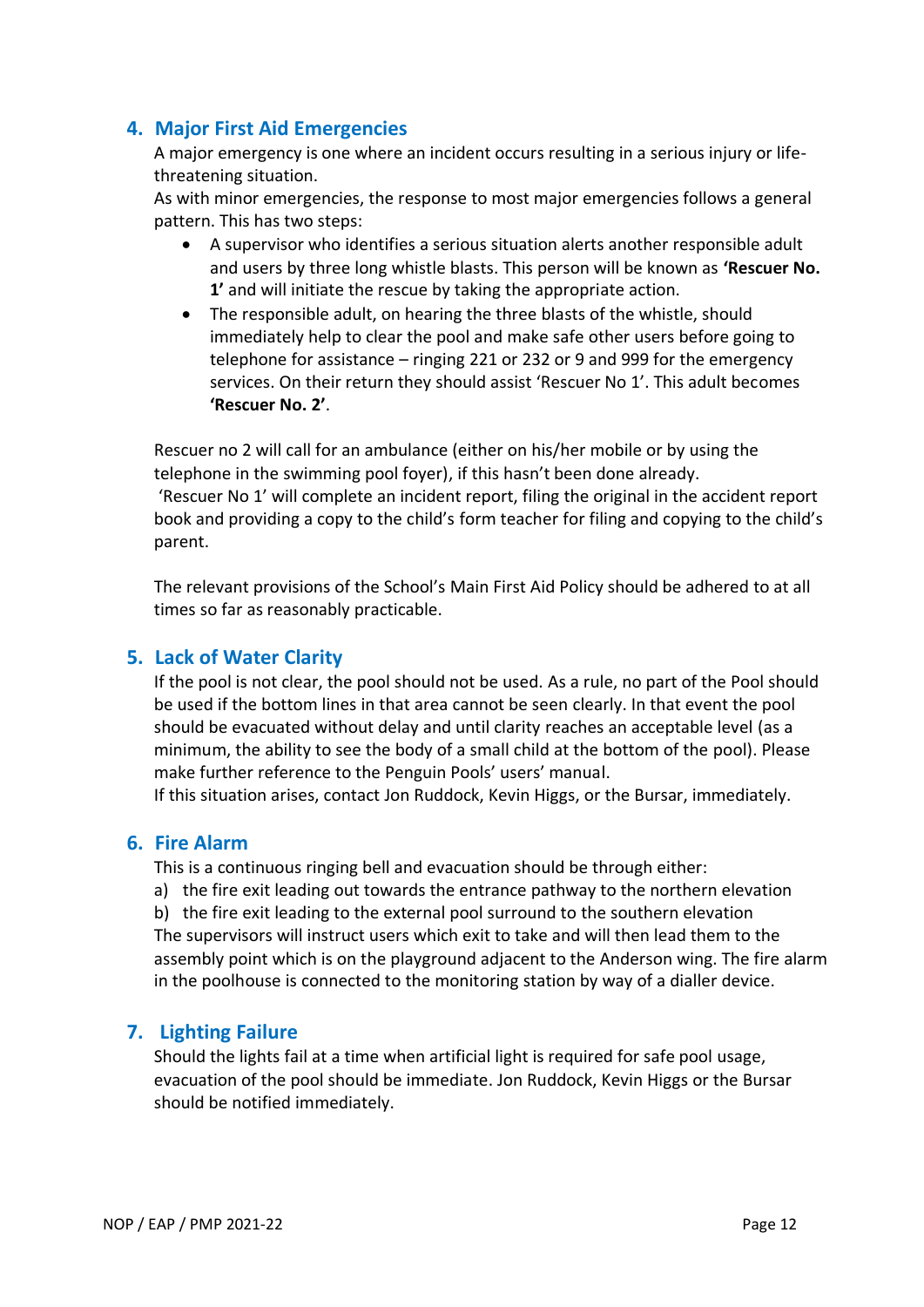## **8. Dealing with Blood, Vomit and Faeces etc.**

#### **8.1 Diarrhoea and Solid Stools**

If a substantial amount of faeces, either loose or solid, is introduced to the water, the pool shall be immediately closed to swimmers.

The maintenance/cleaning staff shall immediately be informed and they will deal with the situation in the appropriate way always having reference to the PWTAG COP.

#### **8.2 Blood and Vomit**

If substantial amounts of blood or vomit are spilled into the pool, it shall be temporarily cleared of users to allow the pollution to disperse. Jon Ruddock, Kevin Higgs or the Bursar should be notified immediately.

Spillages of blood or vomit on the poolside shall be contained and wiped up with the appropriate cleaning cloths. The cloths for this purpose should be safely disposed of immediately. The supervisor should then complete an incident report.

In all cases of major contamination, the pool should be closed for up to 24 hours, allowing time for at least one complete filter cycle, Jon Ruddock, Kevin Higgs or the Bursar should advise.

## **9. Bomb Threat / Escape of Toxic Gases/ Chemical Spillage**

In the event of a bomb threat or escape of toxic gases or chemical spillage, all pool users and staff should evacuate the building immediately to 23 Ledborough Lane and should not use mobile phones in the event of a bomb threat.

#### **10. Lockdown**

In the event of a Lockdown alert, all pool users and staff should leave the water, the pool surround and the foyer, and assemble in the changing room. The main entrance door should be locked and all lights turned off.

The lockdown alarm signal sounds similar to the fire alarm, the difference being that the fire alarm sounds continuously, whereas the lockdown alarm signal emits one long pulse followed by a one second silence. This sequence is repeated until the alarm is turned off. A member of staff should take a register of the pupils and adults who are with them and email it to the following email address: [lockdown@highmarch.co.uk.](mailto:lockdown@highmarch.co.uk) The Headmistress, SMT, the Office and Administrator/PA to the Directors will all receive this email. The email can include individual names or could read as the example below:

All of form 5J with the exception of ?? who is absent from School are with Mrs ???, Mrs ??? and Miss ??? in the Pool. Please include the surnames of the adults in your email.

Please put the form name in the subject box of any email you send. If you do not have the email facilities to do this, and it is safe to do so, please make your way to the telephone extension in the foyer and dial 221 or 232 – make sure you speak to someone – do not simply leave a voice message.

Staff should reassure and support pupils and keep them calm and quiet. Staff are to remain in lockdown positions until informed by a member of SMT or the School Office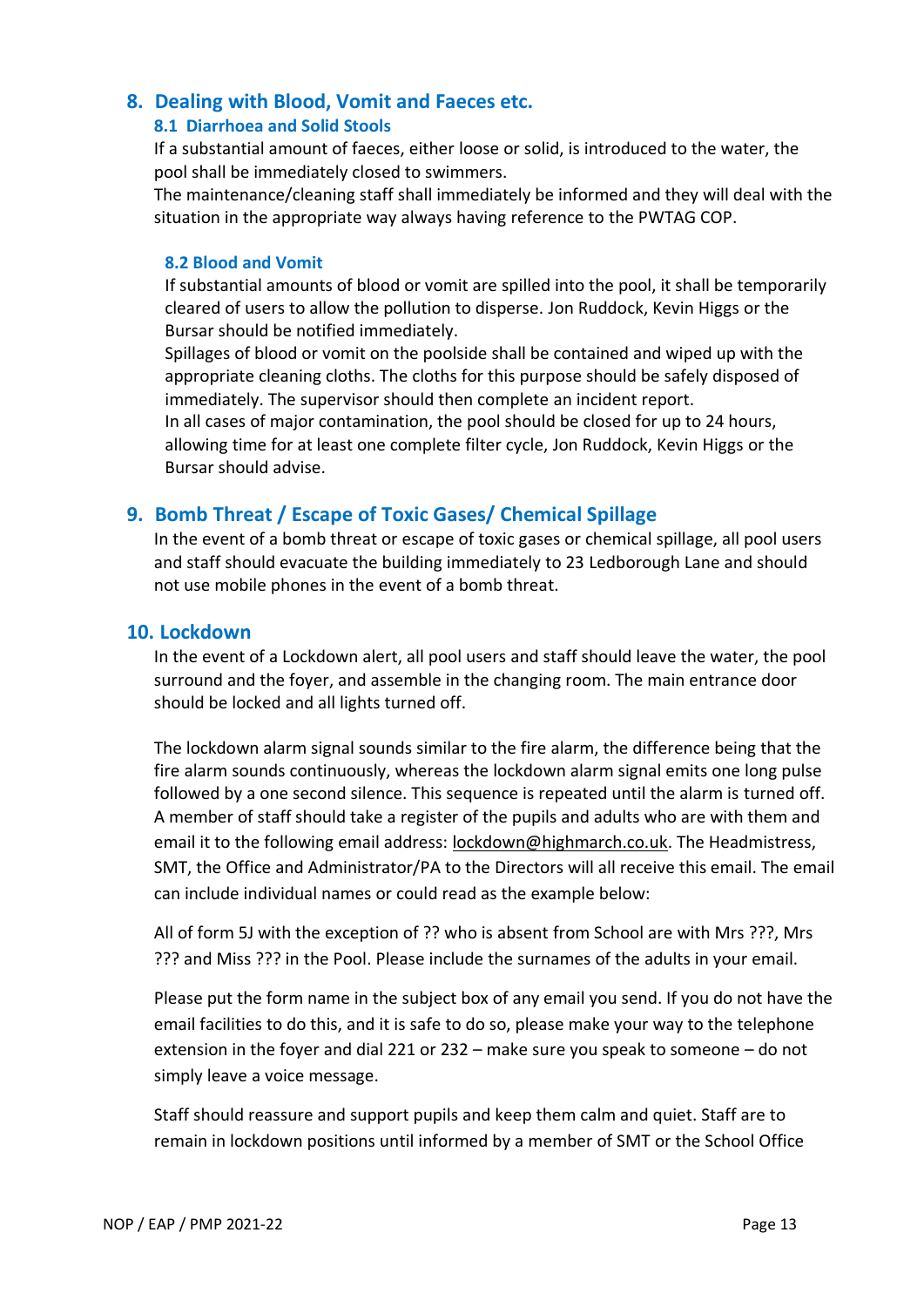that there is an all clear. The Headmistress, or in her absence a member of SMT, will determine this.

It can take up to 15 minutes to check that everyone is accounted for so prepare the children for this. The alarm should continue to ring for this entire period until the all clear is sent round.

If the alarm stops, please remain in lockdown until you receive an email or a member of staff comes round to tell you otherwise.

## **11.Structural failure**

In the event of structural failure, the pool should be evacuated as a matter of emergency.

## **12. Missing Pupil Procedure**

In the event that a child is lost, the pool should be evacuated, the changing rooms, and poolhouse thoroughly searched and an immediate search undertaken for the child. The provisions of the School's Missing Pupil, Security and Supervision Policy should be observed so far as necessary and desirable – displayed in the poolhouse foyer and available from the School Office on request.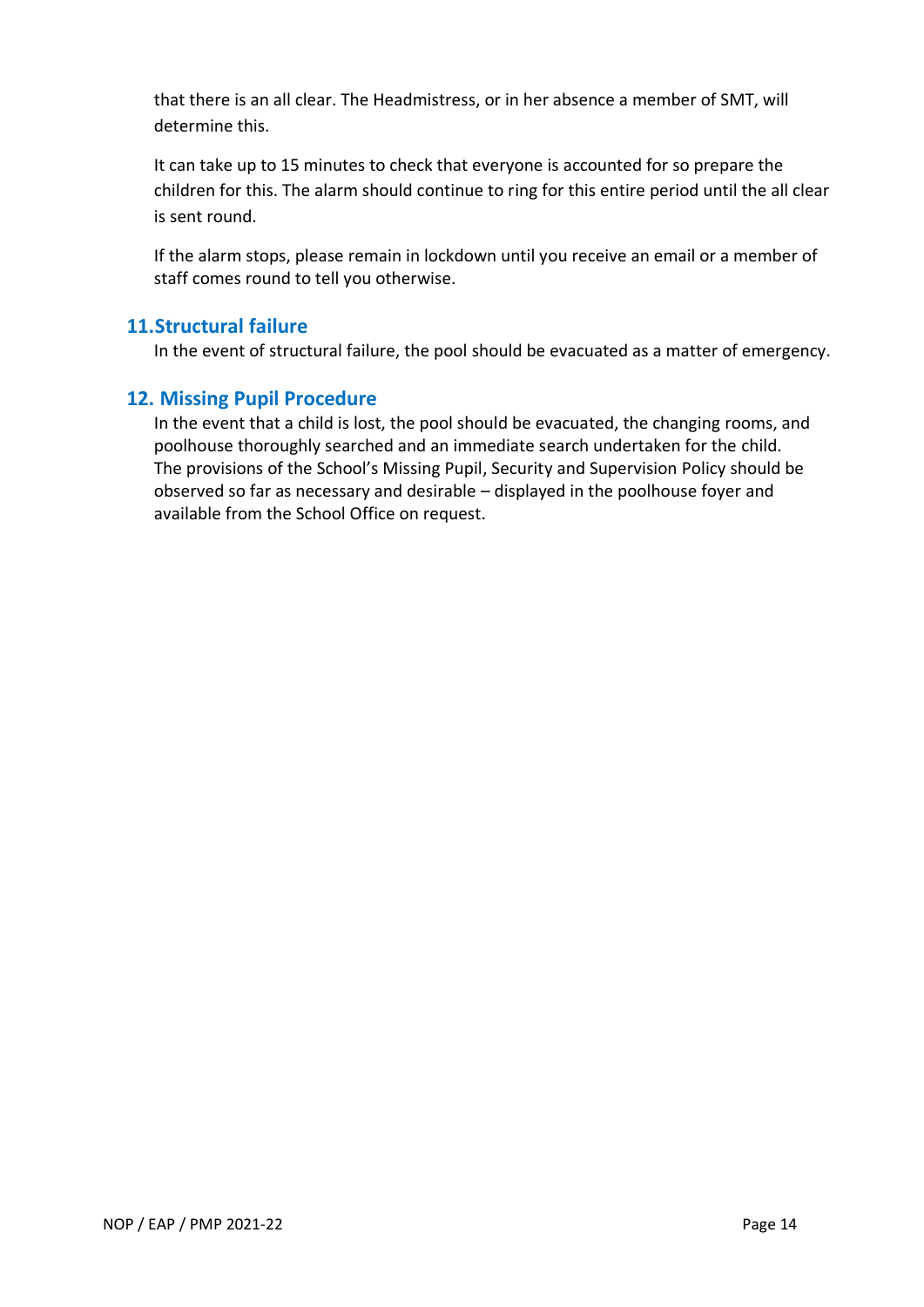## **C. POOL MAINTENANCE PROCEDURE**

### **1. Daily Routine**

The following routine is to be carried out prior to any swimming activity taking place, and use of the pool must be planned to allow for adequate cleaning / testing and chemical dosing:

- Water quality checked for ph, chlorine and temperature, three times daily.
- Pool sides swept and pool base vacuumed.
- Pool surround cleared.
- Safety equipment / first aid kit checked and kept in correct location.
- Chemicals applied as appropriate, water balance re-checked.
- Operating plant checked for faults / leaks, all faults to be reported to the Site Manager and noted on the appropriate form - Pool Operating Daily Checklist.

#### **2. Weekly Routine**

- Backwash filters and replace water as required.
- Clean filter / filter baskets.
- Check water for total dissolved solids.
- Check pool pump and clean pump strainer basket.
- Wash and clean poolside.

### **3. Chemical Handling / Storage / Application**

- Personal protective clothing must be worn at all times.
- Chemicals should be applied as per the dosage instructions, by a qualified / competent person.
- All chemicals are to be stored in the chemical storage unit when not in use.
- Any spillages must be dealt with immediately and the area cordoned off until clear.
- In the event of a major spillage / high dosage, the area must be cleared and dealt with as per the emergency instructions.
- All precautions must be taken in accordance with the relevant COSHH data sheet (see 6.8).
- All chemicals must be used in strict rotation, according to their use by date.
- All chemicals past their usage dates are to be disposed of by the school appointed contractor in compliance with COSHH.

## **4. Plant and Equipment**

A programme of visual checks takes place on a daily basis, but more stringent checks should be carried out as follows:

- Visual and manual checks / lubrication / cleaning should take place at the beginning of each month.
- Annual service of all machinery by an authorised contractor, should take place during the summer break.
- Annual inspection should take place of all water storage systems by an authorised contractor.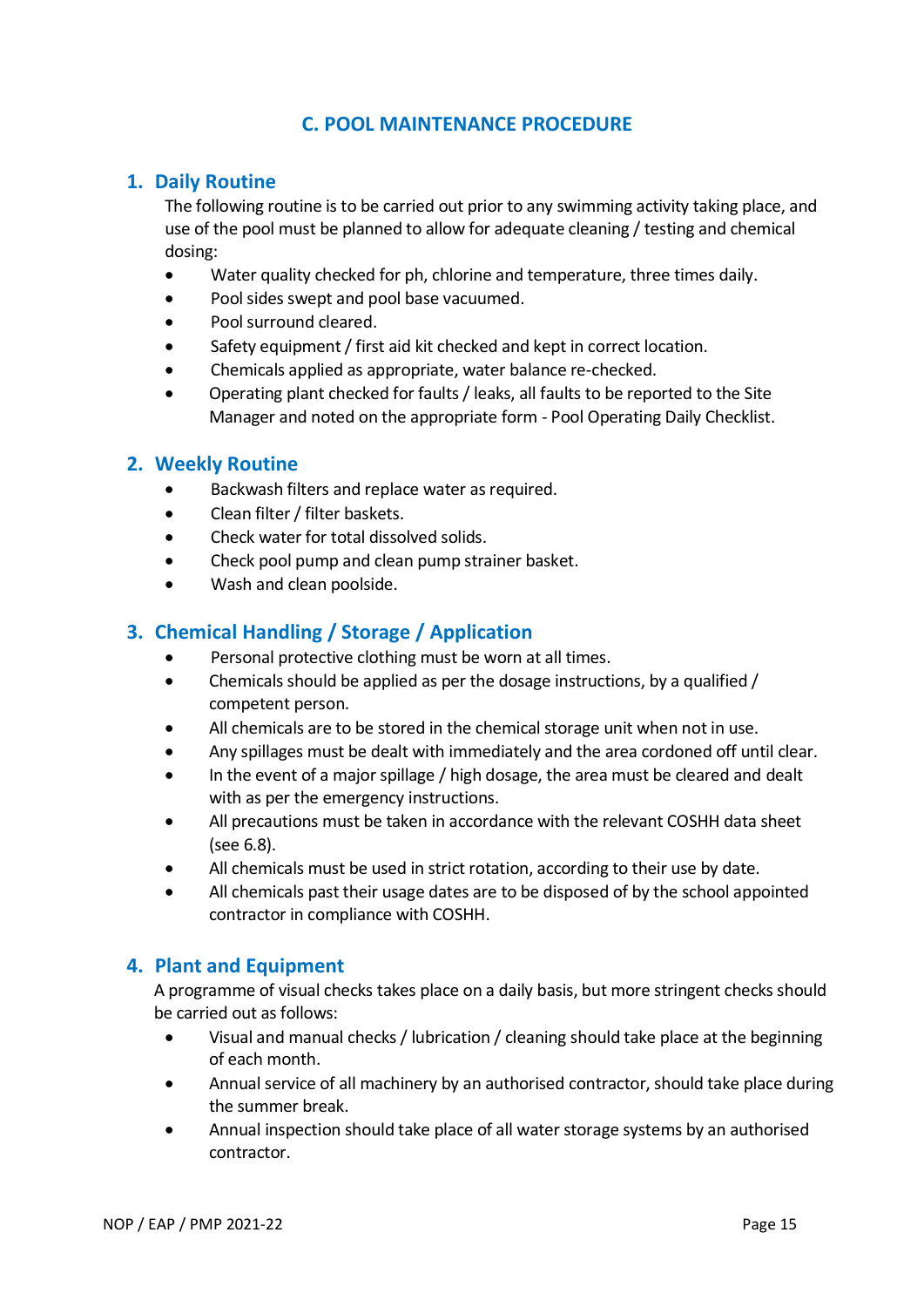- Any faults / defects are to be reported to the Site Manager and noted on the appropriate form – Pool Operating Daily Checklist).
- All safety equipment and the operation of the pool cover is checked daily, and safety equipment is replaced as necessary. This is particularly important in the case of throw lines, which should be used on a monthly basis and repacked, preferably by the persons most likely to use them in an emergency situation.

## **5. Pool Safety**

• PE staff are to practise evacuation procedures on at least an annual basis.

All new High March swimming staff who are involved in the swimming programme will undergo pool familiarisation training as well as taking their NRASTC every two years.

The Teacher/Supervisor on duty will take care after each class (unless there is another class immediately following) to ensure all pupils are out of the water, all children are accounted for on departure from the poolhouse, and the poolhouse at the end of each session, that the pool cover is put on the pool, lights are switched off, doors are closed in particular the door from the pool reception to poolside, and that the door to the poolhouse is locked.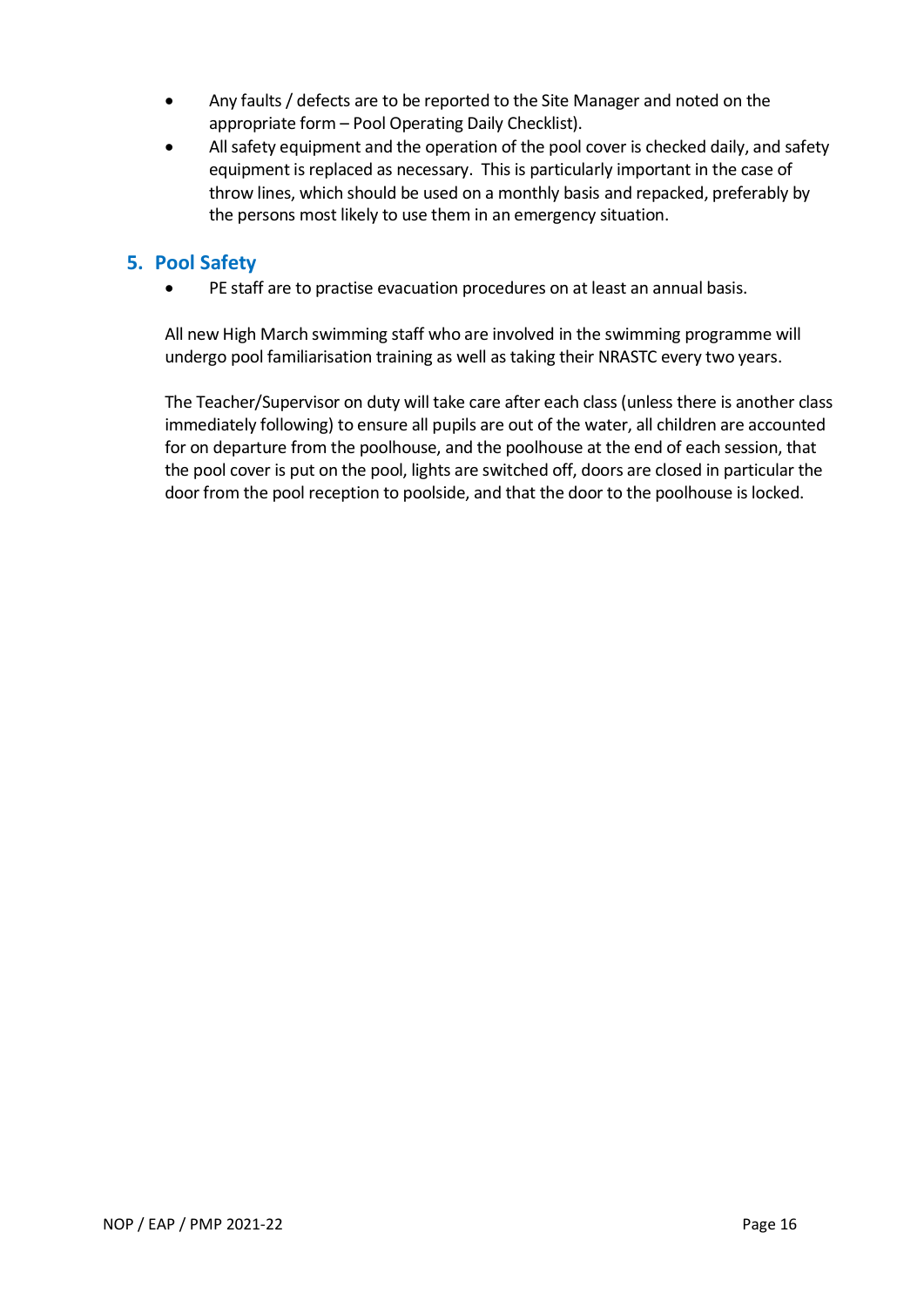# **Pool Technical Operational Procedures – High March School**

- 1. Statement of policy Our intention is to always provide a swimming pool technical operation that is safe, healthy, and environmentally friendly. We shall maintain compliance with the PWTAG Code of Practice and where relevant other national and European standards
- 2. The person responsible for writing and reviewing the PTOP (Pool Technical Operational Procedures) for this pool is Jon Ruddock We carry out a formal review of our written plan on an annual basis and or whenever we carry out major adaptations or if there is a notable incident affecting pool water safety. We provide training and qualification for the key staff at the pool which is always maintained within current requirements and /or employ certified personnel to undertake key roles as essential to comply with PWTAG Code of Practice
- 3. Staff structure and responsibilities. for this pool we always ensure that a swimming pool technical operator is on (call) duty during all hours of curriculum swimming and we ensure that there is a technical operator available by phone during third party hire
- 4. Description of pool and operation 20m x 8m school pool
- 5. Schematic of swimming pool system and key indicators our simple schematic plan of the pool is attached Key indicators:
	- a. Medium rate sand filters
	- b. 100%surface water removal turn over period 3 hours
	- c. Maximum capacity bathers = 40
	- d. Disinfection is Sodium Hypochlorite
	- e. pH correction is Sodium Bisulphate
- 6. Normal operational procedures for the pool water The water treatment system for the pool is based upon PWTAG requirements, European and national standards and considers:
	- a. Public health hazards
	- b. Mains water quality and storage, dilution and drainage, coagulation, filtration, and disinfection
	- c. The size and type of pool, bathing load circulation rate, circulation hydraulics and turnover period
	- d. Pool operation, water treatment system and plant room.
- 7. Public health hazards our risk assessment for this pool considers the following hazards:
	- a. Death through drowning, including hair and limb entrapment
	- b. Neck and head injuries from diving into shallow water or hitting other swimmers
	- c. Injuries from falls, slipping, etc.
	- d. Ingestion of pool water containing pathogens including the protozoal parasites Cryptosporidium and Giardia that can cause gastroenteritis
	- e. Contact with contaminated water, especially in contact with open wounds
	- f. Inhalation of aerosols containing hazards e.g., Legionella specie sin distributed water, such as when using showers
	- g. Skin infections of the feet, including warts, verrucas, and athletes' foot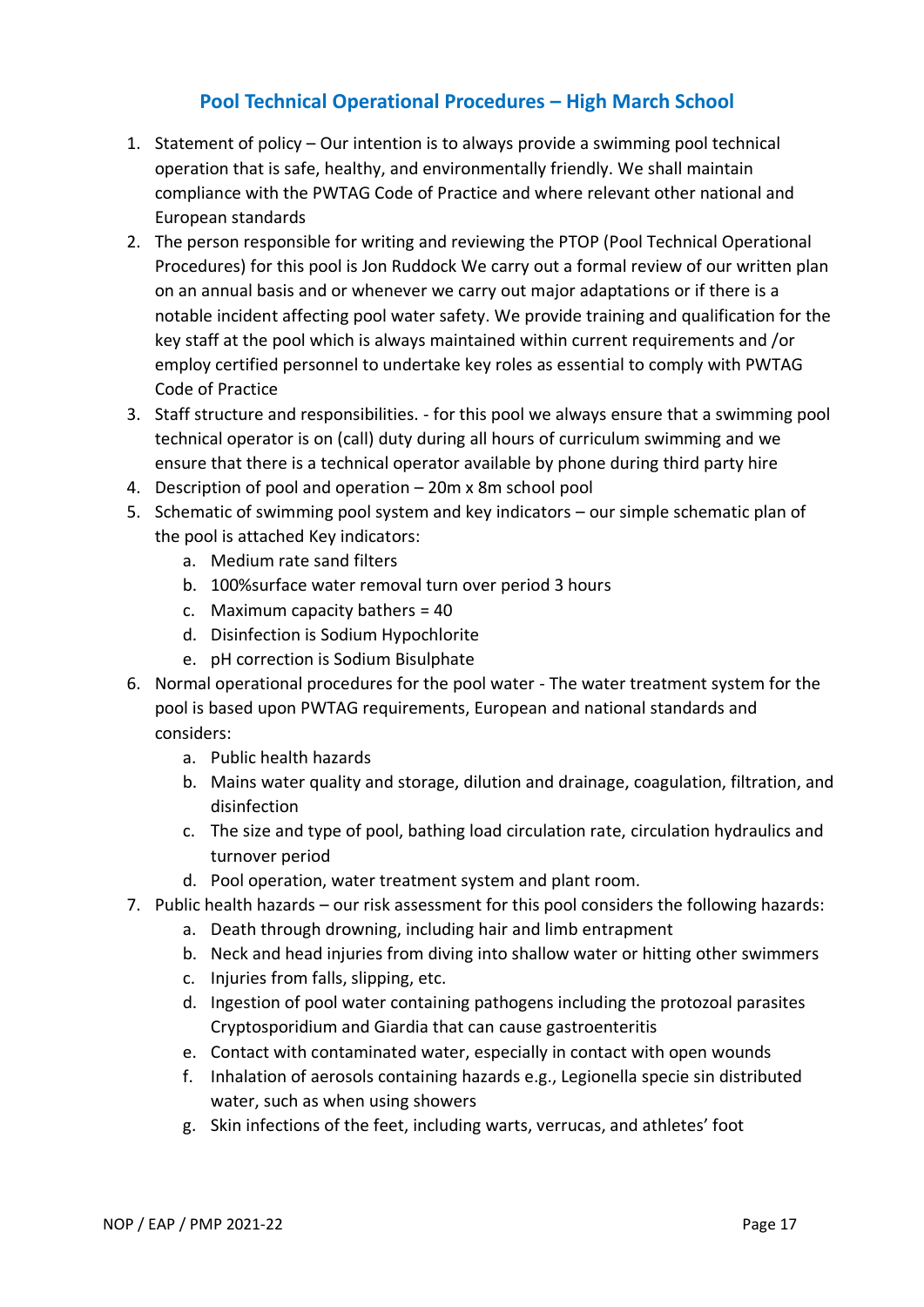- h. Exacerbation of asthma due to excessive disinfection byproducts in the air
- i. Illness from water contaminated by chemicals
- j. Potential drowning where cloudy water prevents surveillance of swimmers under the water
- k. Cuts and abrasions due to sharp edges, cracked tiles etc.
- 8. Mains water quality Our water treatment system considers the mains water characteristics
- 9. Pool water clarity we monitor pool water to ensure no danger to bathers
- 10. Primary disinfection our primary disinfection is sodium Hypochlorite which is monitored and dosed automatically.
- 11. Dilution with fresh water we replace pool water with fresh mains water as a regular part of the water treatment regime with up to 30 litres per bather according to pool bather usage.
- 12. Bathing load the maximum bathing load (number of bathers) allowed for at any one time is 40.
- 13. Turnover period the turnover period for this pool is 3 hours
- 14. Water circulation this pool operates the water treatment system continuously
- 15. Surface water removal this pool uses a deck level surface water removal system and bottom drains. 80% of the water removal is from the surface
- 16. Inlets and outlets inlets and outlets, grilles and covers are in accordance with BS EN 13451-3. They are inspected visually every day, and once a month subject toe closer examination for obstruction, impact damage and vandalism and to make sure that they are correctly in place. If they are damaged or missing, swimming is suspended immediately.
- 17. Filters and filtration rate This pool uses medium—rate pressure filters: with sand as the main filter medium.
- 18. Serviceable filters the filters are inspected annually for corrosion and problems with the filter medium.
- 19. Backwashing filters are backwashed at least once a week and whenever the pressure loss across the filter media bed reaches the level specified, at the end of bathing for the day. Our filters do not have flow meters fitted
- 20. Coagulation we dose with aluminum sulphate into the strainer baskets during backwashing
- 21. Bather hygiene procedures we provide pre-swim showers and toilets en-route to the pool and encourage everyone to use them before swimming. Hand washbasins with liquid soap and hand drying facilities are provided. Staff and notices enforce all operational procedures including when not to use the pool during and after diarrheal illness.
- 22. Young children we have scheduled sessions for the young
- 23. Pool cleaning equipment and surfaces all floors in the pool hall area, changing rooms, toilet and shower areas are cleaned each day. We ensure that floor cleaning materials do not enter the pool water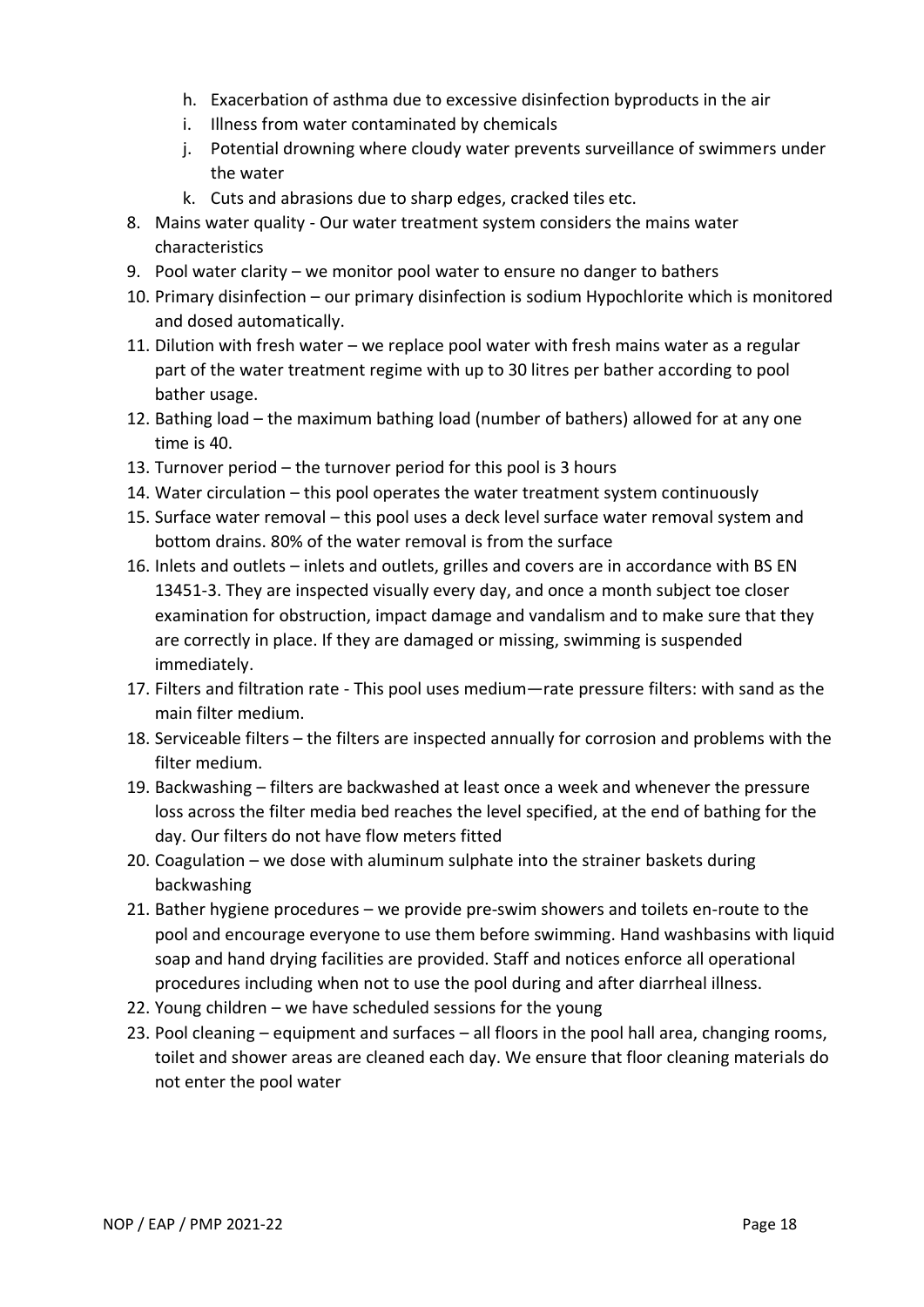- 24. Showers showers comply with HSG 274 part 2 the control of legionella bacteria in hot and cold-water systems and are cleaned and descaled in accordance with HSG 274 part 2 requirements.
- 25. Pool covers pool covers are checked regularly for any contamination and cleaned as necessary with sodium bicarbonate
- 26. Pool equipment all equipment is checked to ensure it is hygienic and clean before being used in the pool
- 27. Balance tanks balance tanks are inspected at least once a year and cleaned, as necessary.
- 28. Pool bottom the pool bottom is kept clear of contamination, algae, and general debris by weekly suction cleaning.
- 29. Monitoring water quality we have documented procedures for testing the pool water, which follow the guidance of PWTAG and the kit instructions, and operators are given full training in their sue for monitoring pool water quality. The documented procedures include detailed actions for operators to take if there are unexpected test results, especially if they show the pool water chemical composition is either below or exceeding safe limits. We test the water chemically three times per day and the target levels for pH and disinfection are pH 7.0 to 7.4 free chlorine 0.5mg/l to 1.0mg/l. on a weekly basis we test the water for balance and chemical levels alkalinity between 60 and 200mg/l. TDS no more than 2000 above source water calcium hardness between 75 and 360mg/l
- 30. Automatic monitoring of chemical levels the readouts from the controller are checked daily against the results from manual tests of the sample cell. The manufacturers' recommendations for the calibration of the equipment, including the use of suitable test solutions, are followed. Records of all calibration tests and results are recorded on log sheets and retained.
- 31. pH readouts from the controller are checked daily against the results from manual tests of the sample cell. If the difference is more than 0.2, the controller is standardized in accordance with the manufacturer's instructions.
- 32. Disinfection readouts from the controller are checked daily against the results from manual tests of the sample cell. If the difference is more than 15%, the controller standardized in accordance with the manufacturer's instructions.
- 33. Microbiological testing the swimming pool is microbiologically tested each month to monitor for the presence of potentially harmful microorganisms by Turner's Watercare UK Ltd, a UKAS accredited laboratory. Tests are also done before it is put back into use, after having been shut down e.g., for repairs. If there are difficulties with the treatment system. If contamination has been noted. As part of any investigation into possible adverse effects on bathers; health. The required microbiological conditions are in accordance with the PWTAG Code of practice
- 34. Acting on failures/pool closure:
	- a. If a result is unsatisfactory, a preliminary investigation is undertaken, and the test repeated as soon as practicable.
	- b. If the second result is also unsatisfactory, we investigate further and the test repeated.
	- c. If the third result is still unsatisfactory, we take immediate remedial action.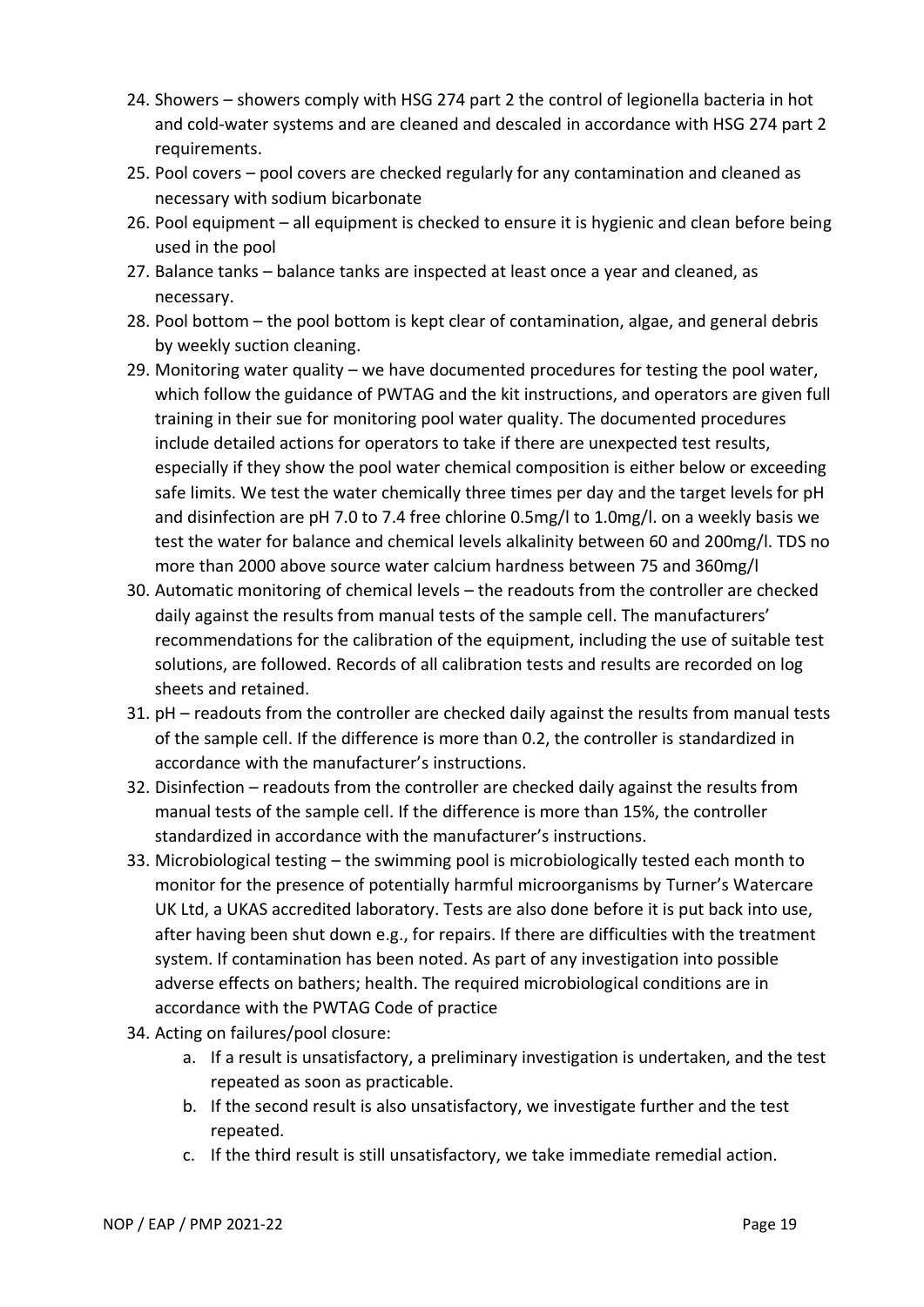- 35. Plant room the plant room is a secure area not accessible by unauthorized persons. It is not used for general storage, or for storing hazardous chemicals, unless chemicals are in containment structures or devices designed to control spillages with adequate separation from other chemicals and substances stored in the plant room; plant, including electrical equipment is inspected and maintained in accordance with a planned programme.
- 36. Safety systems provided and maintained relevant safety and safety equipment and personal protective equipment is held in the plant room, maintained in accordance with a planned programme. Monthly inspection of personal protective equipment is carried out to check its continuing suitability.
- 37. Confined spaces staff are not permitted to work in confined spaces.
- 38. Chemical safety pool management ensure a competent person assess the risks associated with hazardous substances in the workplace and that we put in place procedures to eliminate or control those risks. These procedures are systematically recorded to include
	- a. Identification of the hazards
	- b. Disinfection and pH chemicals
	- c. Identification of who might be harmed and how
	- d. Swimming pool technical staff
	- e. Evaluation of the risks arising from the hazards, and decisions about precautions
	- f. Based upon the safety data sheets
	- g. The findings are recorded here
	- h. Sodium hypochlorite
	- i. Sodium bisulphate
	- j. Aluminum sulphate
	- k. Cleaning materials
	- l. We carry out regular review of the assessments and make necessary revisions.
	- m. We ensure SDS's are provided and available for all the chemicals in the plant room including pool chemicals, cleaning chemicals, pool water testing chemicals and chemicals used in maintenance programs.
- 39. Training in chemical handling we provide all staff involved in the handling and use of chemicals with appropriate training and instruction.
- 40. Personal protective equipment (PPE) pool management take advice of suppliers about what PPE is needed and endure this is provided and maintained:
	- a. Gloves
	- b. Overalls
	- c. Goggles
	- d. Footwear
	- e. Particle filter masks
- 41. Chemical spillage any spillage is cleared away using a safe method agreed between chemical supplier and pool operator. The method is displayed on a notice, together with the provision of the necessary equipment and its location.
- 42. Safety information on site precaution cards and first aid instructions are displayed for each chemical.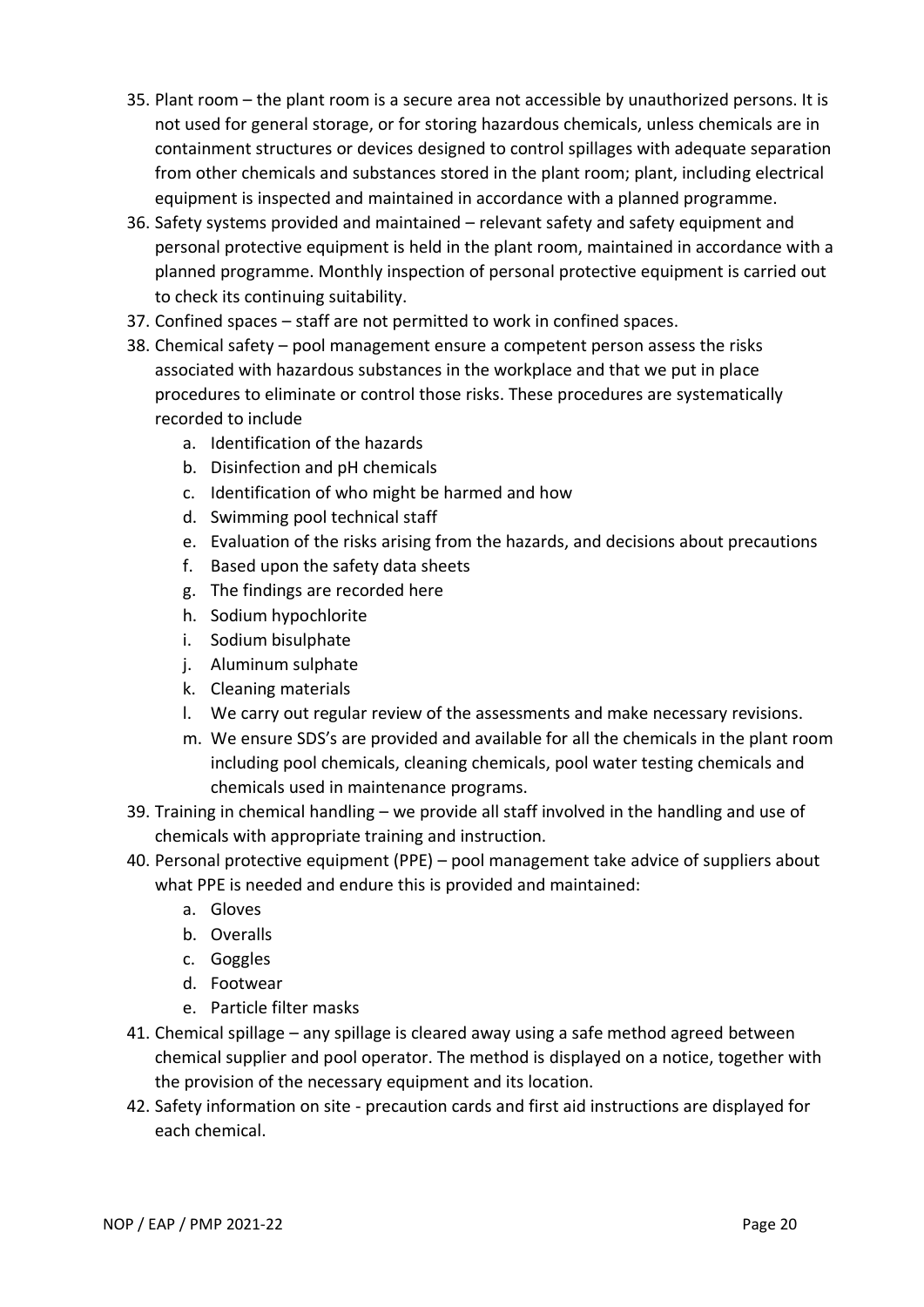- 43. First aid first aid provision including equipment for dealing with the consequences of direct contact with chemicals is provided which includes.
	- a. Eyewash facilities should be near the hazard to enable immediate action.
	- b. A washbasin with running water should be provided in case chemicals meet the skin or eyes.
- 44. Delivery of chemicals everyone involved in the transport, handling and storage of pool chemicals receives initial and refresher training in the procedures involved. Deliveries proceed only when a trained staff member is available to receive and check the materials.
- 45. Transport from offloading area to store chemical containers are taken to a suitable storage area as soon as possible; not left unattended in an offloading area; are kept upright and never rolled; and are used in stock rotation. The method of handling chemical containers is described in the "How To…" and staff informed and trained in these.
- 46. Chemical store chemical stores are kept clean and dry for the storage of solid materials. Protected from sunlight and hot pipework or plant. Chemical stores have warning signs. Are secure and accessible only to authorized, appropriately trained people.
- 47. Dosing hand dosing in normal operation is not permitted in the is pool
- 48. Chemical dosing operations written procedures ("How To…'s") are provided for day tank filling, mixing or diluting chemicals and cleaning injectors. Chemical dosing systems monitors, and automatic controls are interlinked with the circulation pumps and the circulation or water through the system, so that dosing stops if there is pump failure or significant loss of pumping rate. These systems are designed to always fail to safety and require manual restart when circulation is restored.
- 49. Chemical line safety all chemical pipework, suction lines delivery lines and tanks are marked to identify the contents and the direction of flow. All pipes used for delivery of chemicals to injection points are double sheathed. Disinfectant and pH dosing systems are kept separate. Dosing sets are separated in individual bunds.
- 50. Preparing dosing chemicals chemicals are added to water and never the other way around when preparing solutions. Non-liquid chemicals are kept dry until dissolved in water.
- 51. Heading and air circulation this pool's water temperature is maintained between 28 and 30 degrees Celsius
- 52. Pool hall air the pool hall air temperatures are maintained at no more than 1degree Celsius above or below that of the water temperature. Air temperatures over 30 Celsius are not permitted. Relative humidity is maintained at a level of 60% (no less than 30% and no more than 70%) throughout the pool hall area. Ventilation systems are designed and operated to provide a level of fresh air for each occupant of the pool hall.
- 53. Emergency procedures for pool water, heating, and ventilation plant:
	- a. Faecal accidents and cryptosporidium this pool has a written agreed procedure for dealing with faecal fouling which follows the guidance on the PWTAG website and in the code of practice. See Appendix 3 "Technical Note – Faecal Accident Procedure". A Faecal Diary is held for posterity. This is recorded as handwritten details of the incident and additional actions taken at the bottom of the weekly pool test sheets. All relevant notes are highlighted in pink and the completed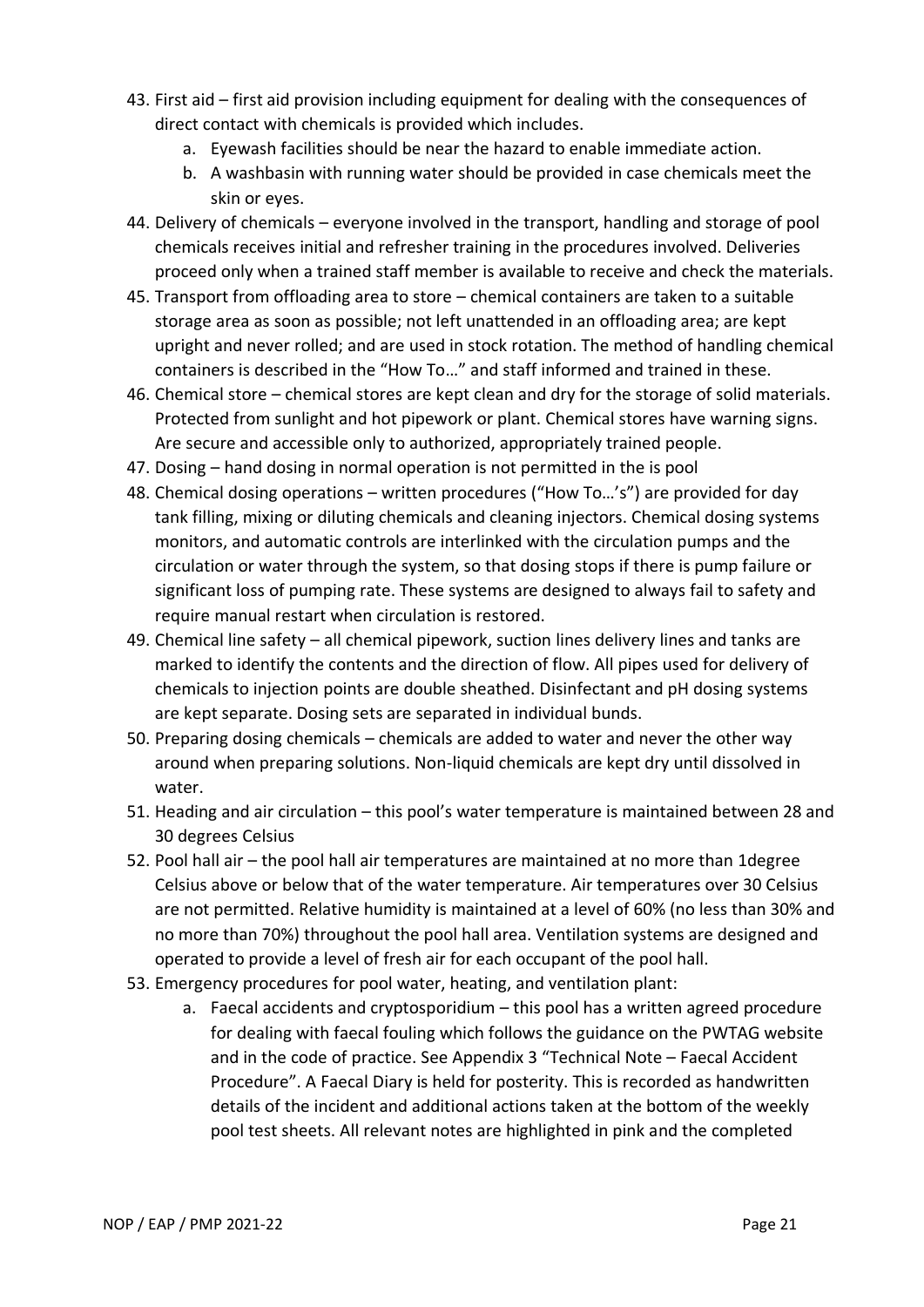sheets are stored in the Junior House Maintenance Workshop in the box file marked "Water".

- b. Blood and vomit pool water contamination if significant amounts of blood are spilled into the pool, it is temporarily cleared of people, to allow the pollution to disperse and any infective particles to be neutralized by the residual disinfectant. We then confirm that disinfectant residuals and pH values are within the recommended ranges and bathing can then resume.
- c. Contamination of pool surround any blood spillage on the poolside is dealt with using strong disinfectant – of a concentration equivalent to 10,000mg/l of available chlorine. The blood is covered with paper towels, gently flooded with the disinfectant, and left for at least two minutes before it is cleared away.
- d. Vomit in the pool our procedures for vomit in the pool and vomit on the poolside are the same as when dealing with blood.
- 54. Pool closures and microbiological contamination we close the pool immediately if there is chemical or physical evidence of unsatisfactory disinfection e.g., poor clarity or low free chorine concentration. The pool is closed if microbiological testing indicates gross contamination. Which means one of two things:
	- a. E. coli over 10per 10ml PLUS either colony count over 10cfu per ml or Pseudomonas aeruginosa over 10 per 100ml (or, of course, both)
	- b. Pseudomonas aeruginosa over 50 per 100ml PLUS colony count over 100 per ml.
- 55. Toxic gas leak There is an emergency action plan for dealing with any major release of toxic gas. The procedure includes safety of staff and customers arrangements for any necessary evacuation co-ordination with emergency services, who are consulted in the preparation of this plan.
- 56. Records and logs see the "How To..." and "Who's who" annex' for example:
	- a. Daily swimming pool water log
	- b. Monthly bacteriological log
	- c. Swimming pool water incident log and faecal accident log
	- d. Automatic monitoring calibration
	- e. Monthly inspection of safety equipment and PPE
	- f. Staff training in handling chemicals
	- g. Staff training in pool water testing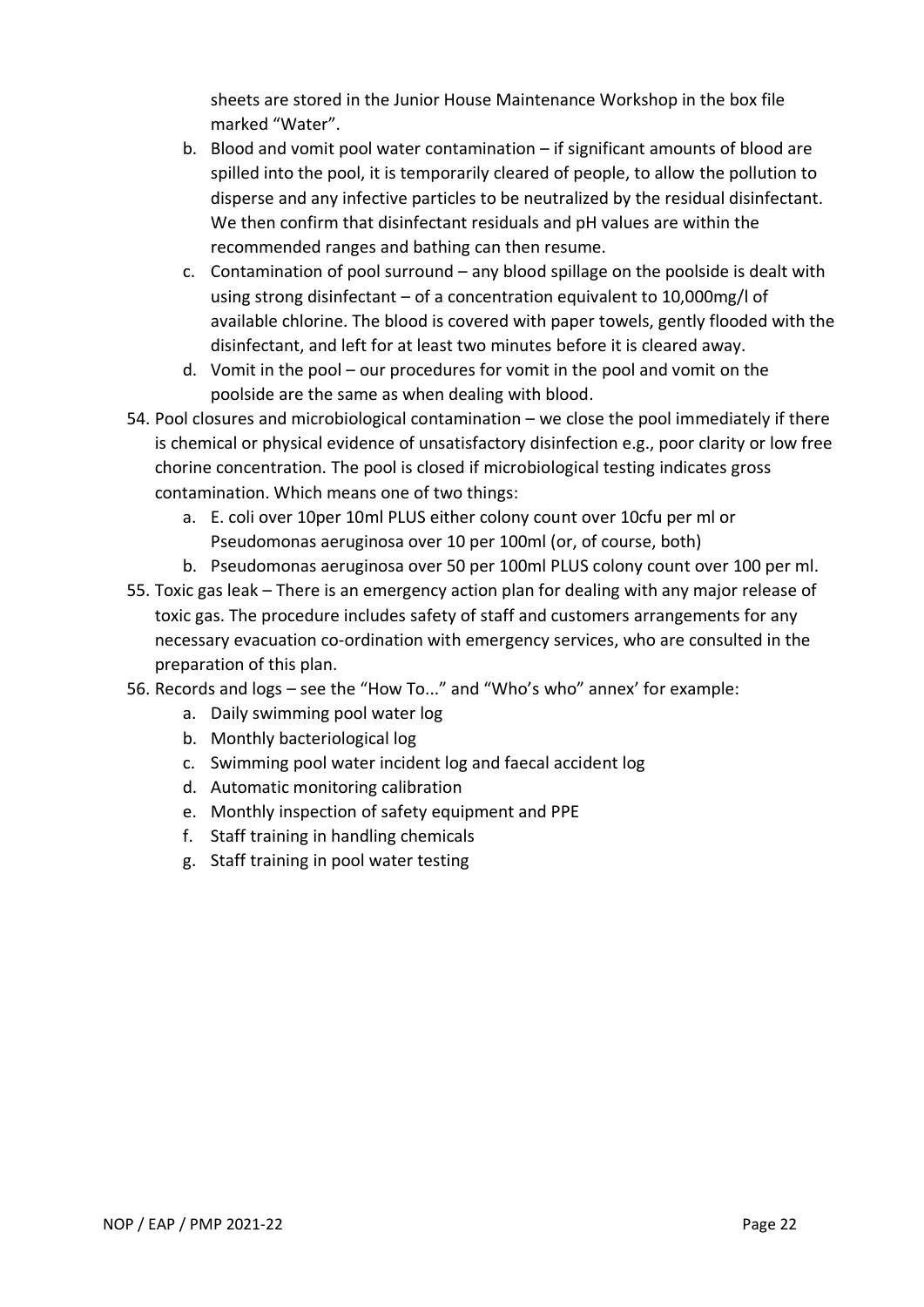# **Appendix 1: Sample Pool Risk Assessment**

# **Neil Bailey Swimming - Risk Assessment All Sessions - High March School Swimming Pool –**

# **February 2020**

| Step 1:<br>Hazards?                                                                                                                | Step 2:<br>Who might be harmed and how?                                                                 | Step3:<br>What are you already doing?                                                                                                                                                                                                                                                                                                                                                                                    | Step 4:<br>Whatfurtheractionis necessary?                                                                                                                                                                                                                |
|------------------------------------------------------------------------------------------------------------------------------------|---------------------------------------------------------------------------------------------------------|--------------------------------------------------------------------------------------------------------------------------------------------------------------------------------------------------------------------------------------------------------------------------------------------------------------------------------------------------------------------------------------------------------------------------|----------------------------------------------------------------------------------------------------------------------------------------------------------------------------------------------------------------------------------------------------------|
| Arrival in car park at start of<br>sessions<br>Inspect car park for unusual items<br>left/stored or other workmen on<br>site       | Parents/ Guardians/ Carers/ Staff -<br>potential car users/pedestrians/cyclists<br>arriving for lessons | Ensure car park is safe to use<br>c<br>If other users of car park ensure their work does not impact pool<br>users on foot and in vehicles and if tools/equipment/vehicles are<br>there that a safe and secure access is available for pool users<br>Make sure any bins are safely out of the way and do not block or<br>$\epsilon$<br>impede safe access and exit<br>Check disabled parking space is free and accessible | Remove bins/rubbish if required<br>Ensure no parking cone is placed on<br>disabled to deter non disabled drivers<br>Encourage use of other parking choices<br>in High March Estate at Upper School<br>and if needed side streets for off road<br>parking |
| Car Park to Pool footpath at start<br>of sessions<br>Inspect footpath for unusual items<br>left/stored or other workmen on<br>site | Parents/ Guardians/ Carers/ Staff -<br>potential pedestrians/cyclists arriving for<br>lessons           | Ensure footpath is safe to use<br>Ensure any bicycles/scooters and other transport equipment is<br>not in way and put into a suitable rack                                                                                                                                                                                                                                                                               | Remove bikes/scooters and place in<br>bike racks<br>Encourage users of bikes and scooters<br>to use bike racks<br>Ensure main pool entrance is safe to<br>use and free from trip hazards                                                                 |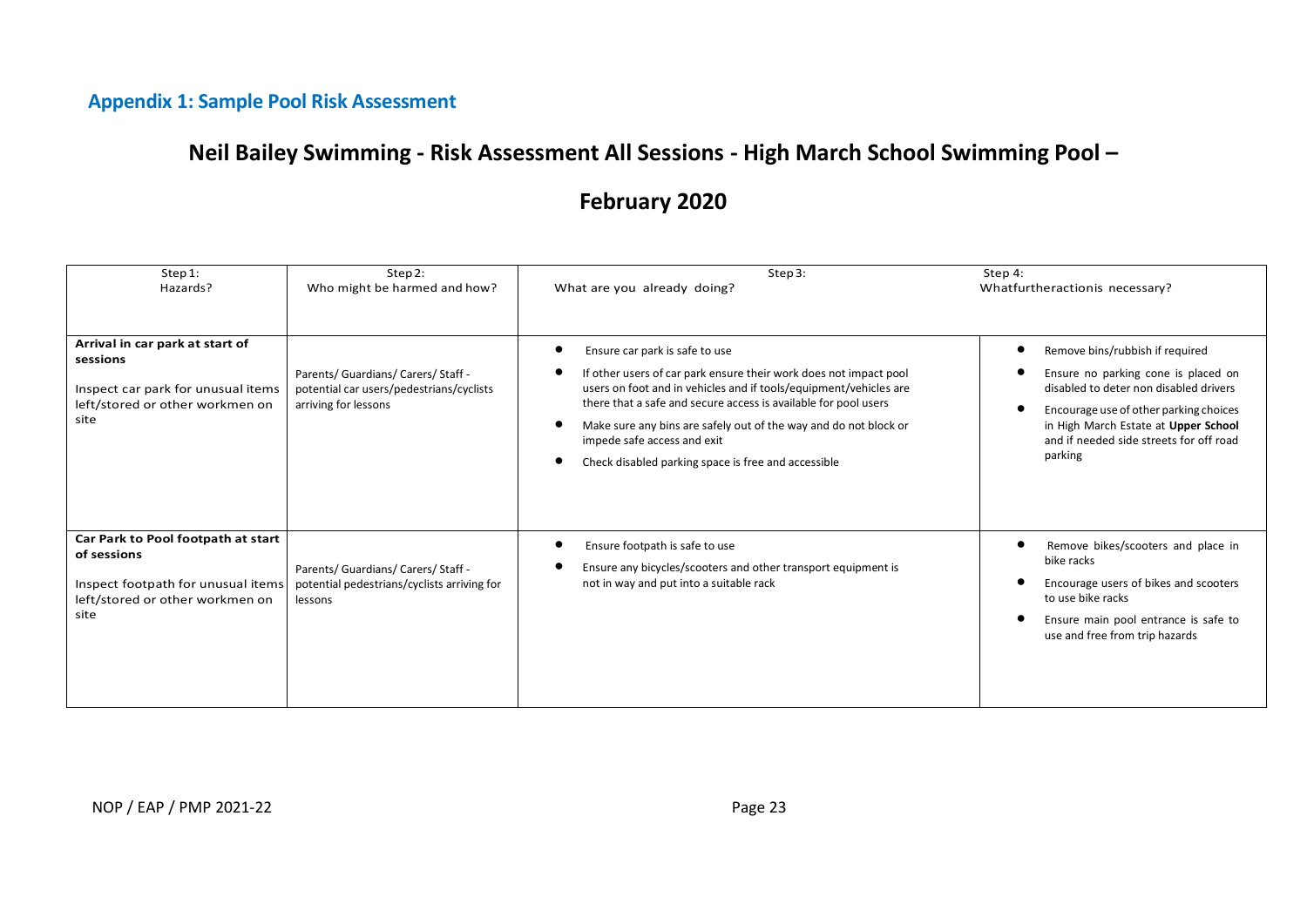| Dry side and general pool area<br>sweep<br>Inspect pool area for general fit<br>for use $-$ state of pool cover $-$<br>immediate dry side area - general<br>tidiness of areas - specific water<br>quality tests - temperature of air<br>and water and chlorine/PH levels<br>of pool | All users - dry side and wet side - identify<br>and assess fit for use of overall pool areas  | Ensure reception, changing rooms, immediate dry side areas of<br>pool are safe for use<br>$\bullet$<br>Ensure reception is clutter free – ensure that minimal furniture is<br>in reception – ensure all previous users equipment has been<br>tidied away<br>Check pool cover is in use (water temperature)<br>Check any clothing and wet side suits are out of way | Single chair only in reception to avoid<br>congestion and loitering around<br>children's changing areas<br>Ensure shoe rack is clear<br>Ensure water tests and air tests are<br>within safe ranges of use<br>Ensure gender specific notices are<br>placed for each changing area |
|-------------------------------------------------------------------------------------------------------------------------------------------------------------------------------------------------------------------------------------------------------------------------------------|-----------------------------------------------------------------------------------------------|--------------------------------------------------------------------------------------------------------------------------------------------------------------------------------------------------------------------------------------------------------------------------------------------------------------------------------------------------------------------|----------------------------------------------------------------------------------------------------------------------------------------------------------------------------------------------------------------------------------------------------------------------------------|
| <b>Main Pool House door</b><br>Keeping door closed to reduce risk<br>from finger entrapment - keeping<br>air temperature in check -<br>reducing child and adult led games<br>at doorway - reducing unruly<br>behavior at or around main door                                        | Parents/ Guardians/ Carers/ Staff -<br>potential pedestrians/cyclists arriving for<br>lessons | Ensure door is kept closed at all times<br>Ensure any bicycles/scooters and other transport equipment is<br>not in way of main door<br>Discourage play and loitering in doorway                                                                                                                                                                                    | Remove all bikes/scooters and place in<br>bike racks<br>Encourage users of bikes and scooters<br>to use bike racks<br>Ensure main pool doorway is safe to<br>use and free from trip hazards<br>Ensure prams and buggies are away<br>from main doorway                            |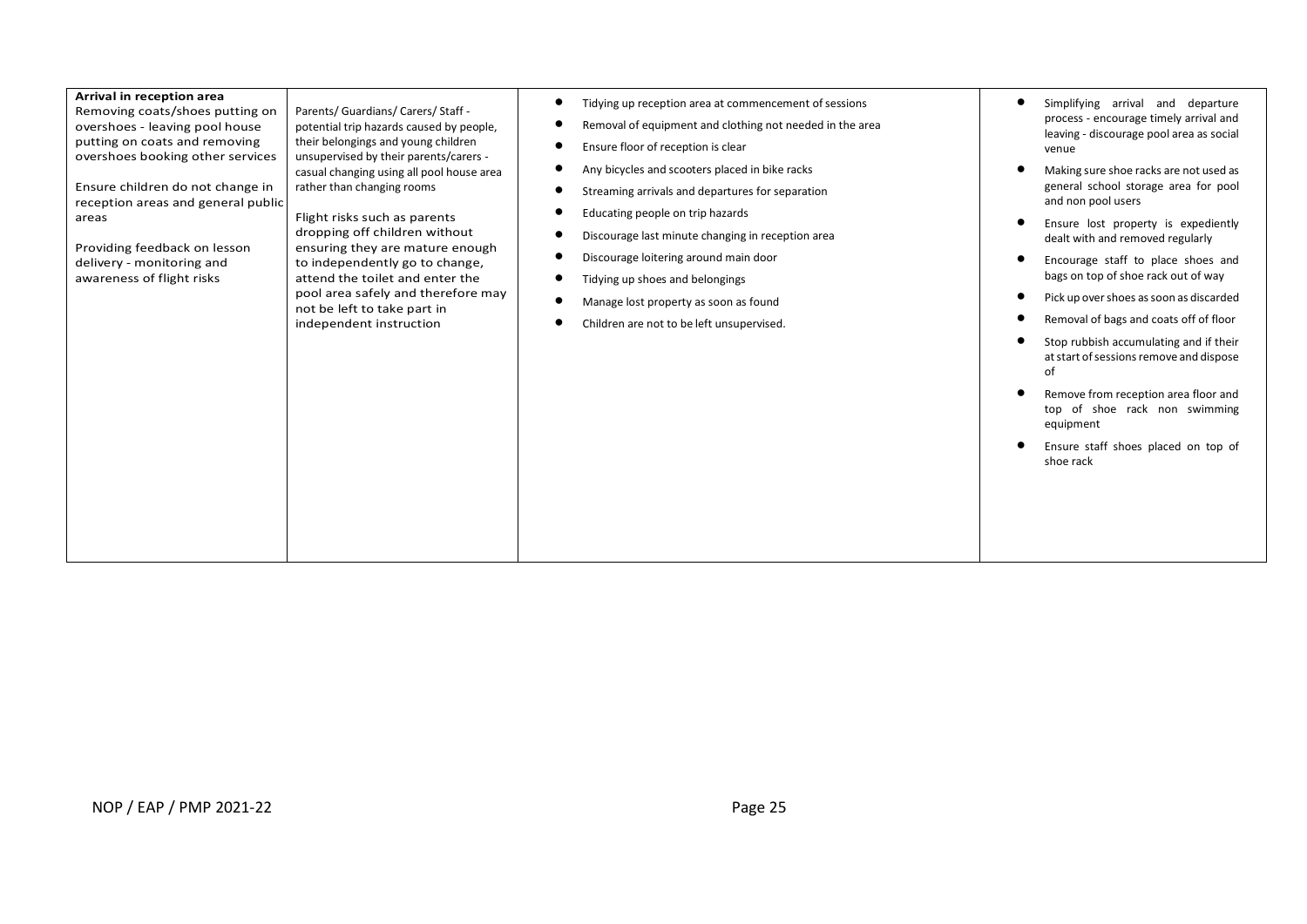| <b>Changing rooms</b> - placing clothing<br>on hooks - keeping belongings tidy<br>- remove items from floor - use<br>toilets and leave as found - ensure<br>outdoor shoes are removed in<br>reception - deter loitering in<br>changing rooms - encourage<br>children to arrive ready to swim -<br>discourage parents and carers<br>using changing room as resting<br>areas | Parents/ Guardians/ Carers/ Staff -<br>potential trip hazards caused by people,<br>their belongings and young children<br>unsupervised by their parents/carers<br>Inappropriate and inconsiderate use of<br>toilet - deter private changing in toilet<br>blocking other users from toilet access<br>Personal assistance with toilet | Streaming arrivals and departures for separation - encourage 10 minute arrival<br>approach<br>Educating people on hazards<br>×<br>Tidying up shoes and belongings<br>Manage lost property as soon as found<br>Children are not to be left unsupervised.<br>Ensure that children leave changing room promptly<br>Ensure two members of staff assist with personal assistance with<br>toilet - one to assist and other to explain staff members actions<br>Changing room Gender guidelines on changing doors   | Simplifying arrival/departure process<br>Making sure shoe racks are not used as<br>general storage area<br>Encourage swimmers to place shoes<br>and bags on top of shoe rack out of<br>way<br>Pick up over shoes as soon as discarded<br>Removal of bags and coats off of floor |
|----------------------------------------------------------------------------------------------------------------------------------------------------------------------------------------------------------------------------------------------------------------------------------------------------------------------------------------------------------------------------|-------------------------------------------------------------------------------------------------------------------------------------------------------------------------------------------------------------------------------------------------------------------------------------------------------------------------------------|--------------------------------------------------------------------------------------------------------------------------------------------------------------------------------------------------------------------------------------------------------------------------------------------------------------------------------------------------------------------------------------------------------------------------------------------------------------------------------------------------------------|---------------------------------------------------------------------------------------------------------------------------------------------------------------------------------------------------------------------------------------------------------------------------------|
| Slips, Trips and Falls: Slippery changing<br>room floors, spills on the floor, equipment<br>onfloor poolside.                                                                                                                                                                                                                                                              | <b>Customers and Staff</b><br>All could be harmed if they trip over things<br>left on the floor or slip on a wet surface.<br>Risk of injury if stored equipment is not<br>correctly sorted                                                                                                                                          | Cleaning up spills & ensure that equipment is stored properly and if broken or<br>hazard removed from building at time of inspection.<br>Signage is visible and used<br>Staff wear sensible shoes that provide grip and protection<br>Floor manager ensures that delivery areas are tidy<br>Teachers encouraged to keep work areas clear<br>Discourage children throwing items that become trip hazard<br>Remove all seating poolside to dissuade parents and care providers from<br>loitering in pool house | Maintain water reduction in changing areas<br>to allow anti-slip flooring to work<br>Ensure that equipment can be stored<br>٠<br>Ensure all walkways and in particular that<br>$\bullet$<br>main entrances are clear from floor level trip<br>hazards                           |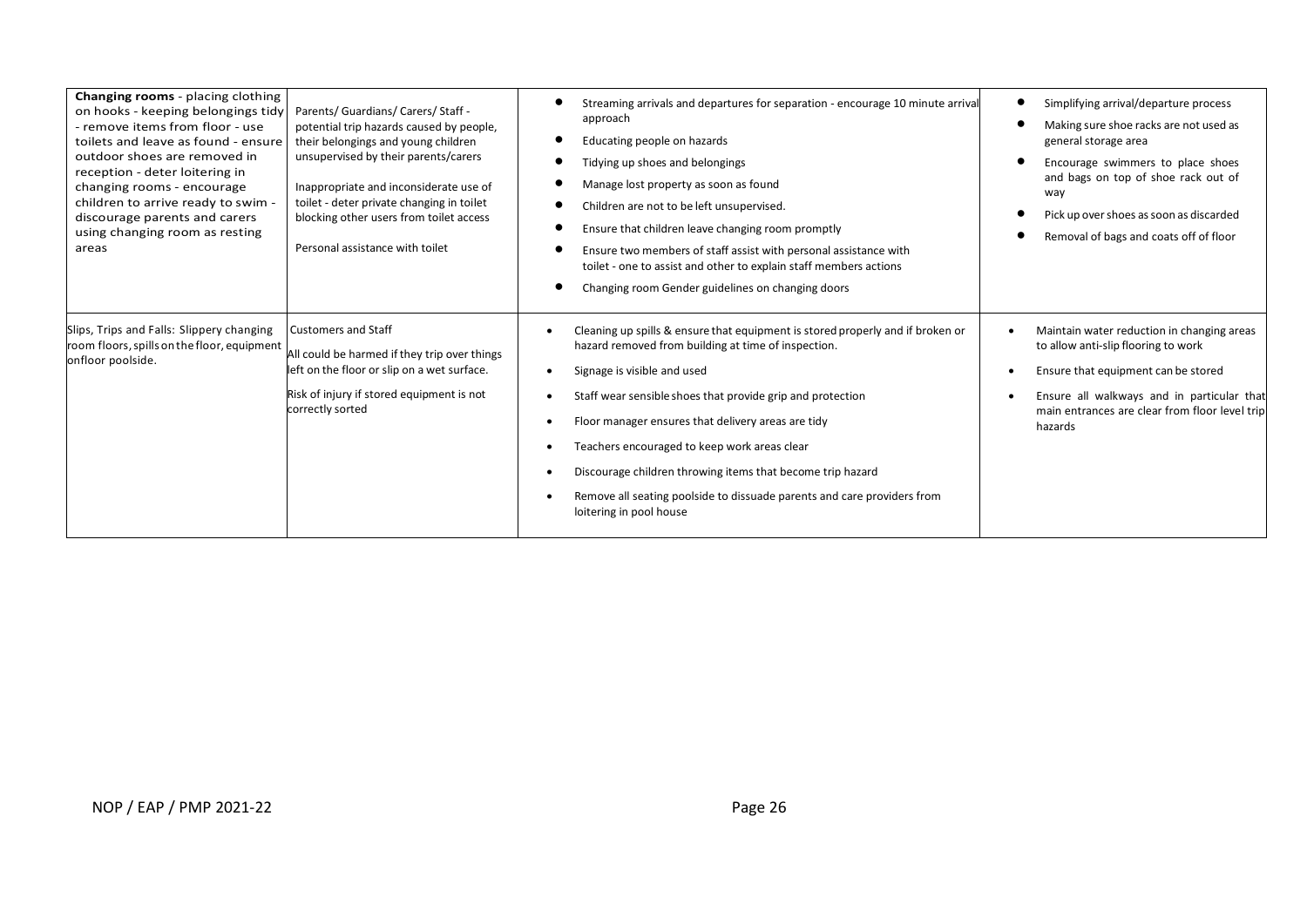| Access/Exit to and from pool:<br>Slipping on ladders, ladders being in the<br>way of other swimmers, getting caught<br>in the ladder.<br>Handrails available and work as<br>designed<br>Entry from the side of the pool<br>In water lesson | Swimmers could be harmed when they<br>try to enter/exit the pool if they slip and<br>bang their head or get trapped between<br>the rungs.<br>Swimmers could bang their heads as<br>swimming past - ensure all swimmers are<br>educated in bump risks from steps<br>Handrails become loose over time | Making sure the handrails and steps are object free<br>$\bullet$<br>Swimmers go down steps backwards<br>$\bullet$<br>Check handrails at every lesson<br>$\bullet$<br>Teach swimmers to use steps and rails properly<br>No games or teaching station positions used on steps<br>$\bullet$<br>$\bullet$<br>Awareness of steps during teaching<br>Make sure pool is warm enough - no evidence of chemical or bio hazard<br>$\bullet$                                                                                  | Tighten the handrails and steps if<br>they are not secure<br>Ensure regular maintenance is carried<br>out.<br>Remove all toys/equipment at top of<br>steps to reduce trip/slip risk<br>Ensure staff can see all areas of the                                                                                                                   |
|--------------------------------------------------------------------------------------------------------------------------------------------------------------------------------------------------------------------------------------------|-----------------------------------------------------------------------------------------------------------------------------------------------------------------------------------------------------------------------------------------------------------------------------------------------------|--------------------------------------------------------------------------------------------------------------------------------------------------------------------------------------------------------------------------------------------------------------------------------------------------------------------------------------------------------------------------------------------------------------------------------------------------------------------------------------------------------------------|------------------------------------------------------------------------------------------------------------------------------------------------------------------------------------------------------------------------------------------------------------------------------------------------------------------------------------------------|
| <b>Risk of Drowning</b>                                                                                                                                                                                                                    | Customers (if they become unconscious<br>or cannot swim properly).<br>Staff (during rescue)                                                                                                                                                                                                         | contamination<br>One or more staff members present with NRASTC qualification<br>$\bullet$<br>Training staff in NRASTC qualification<br>$\bullet$<br>Remind staff and swimmers of safety signs<br>Ensure deep and shallow ends are discussed with swimmers and understood<br>Ensure pool area once opened is manned at all times<br>Children are not to be left unsupervised.<br>Remind children of in and out pool behaviour standards reset and<br>establish expectation setting - if ignored re-enforce messages | pool.<br>Regular use of headcount<br>Double entry booking system in<br>reception and poolside<br>Remind staff and swimmers of signs to<br>show the depth of water<br>Observe 'No Diving' signs -only allowed<br>when managed by staff member<br>Separation of children with poor social<br>skills<br>Use poolside staff to reduce distractions |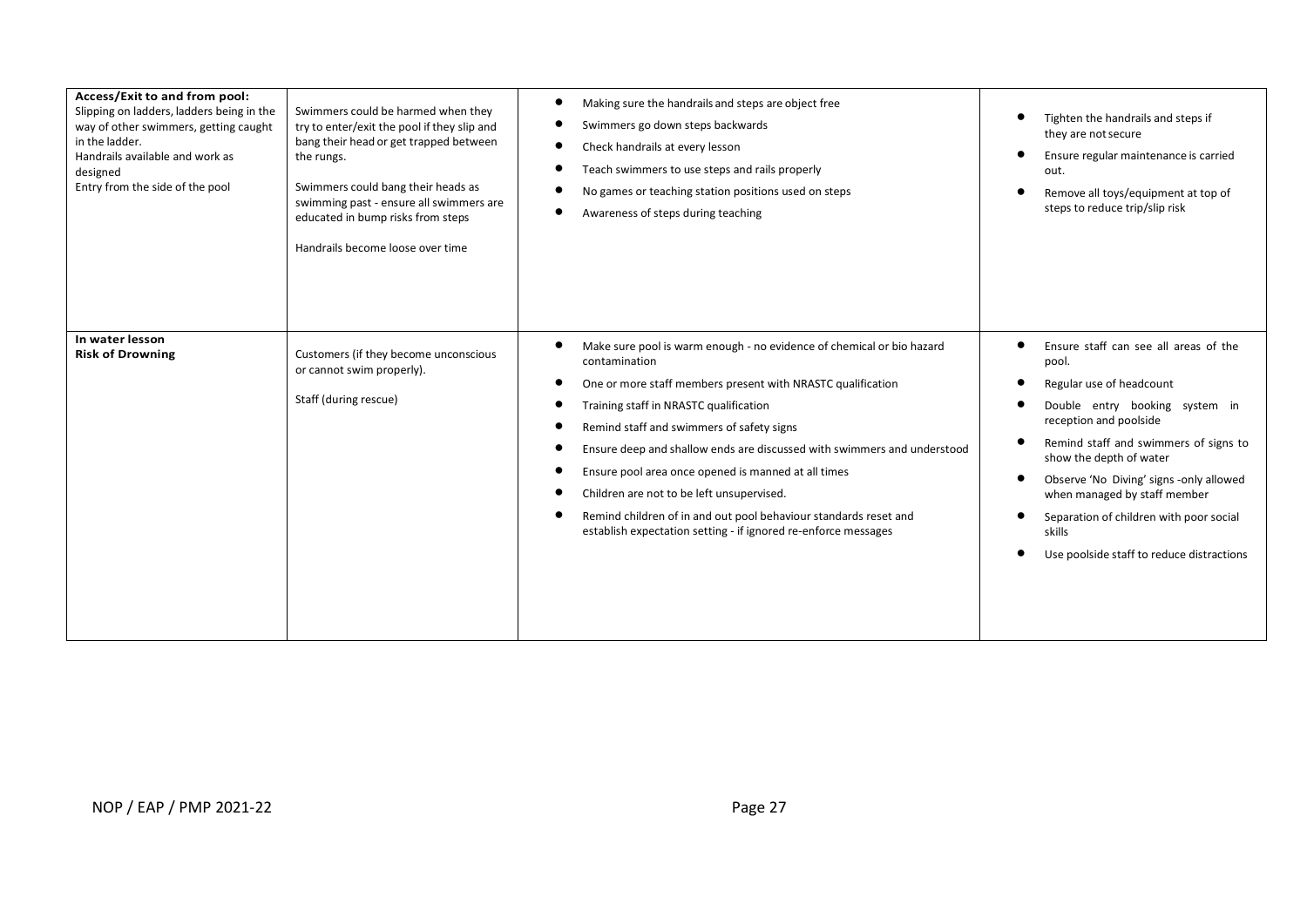| End of each lesson                                                             | Swimmers leaving lessons - carers waiting<br>- tripping, falling in, collision risk in and<br>out of water - risk of poolside equipment<br>- tardy swimmer who does not leave in<br>timely fashion - distracted teacher by<br>parent/carer at end of session | Use whistle to denote lesson end<br>Manage footfall on dryside<br>Equipment tidied prior to session end<br>Ensure bottlenecks at showers/changing room is clear<br>Make sure no one left in water unattended<br>Deter carers/parents asking teachers questions | Monitor changing room flow<br>Make sure next lesson is separated from<br>one leaving<br>Deal with parent/carer questions outside of<br>lesson delivery area<br>Use front of house meet and greet to lower<br>poolside risks by answering questions<br>outside of wetside areas                                                                                                                                                                                  |
|--------------------------------------------------------------------------------|--------------------------------------------------------------------------------------------------------------------------------------------------------------------------------------------------------------------------------------------------------------|----------------------------------------------------------------------------------------------------------------------------------------------------------------------------------------------------------------------------------------------------------------|-----------------------------------------------------------------------------------------------------------------------------------------------------------------------------------------------------------------------------------------------------------------------------------------------------------------------------------------------------------------------------------------------------------------------------------------------------------------|
| Plant room, pool house, large<br>equipment<br>Teachers/coaches and other users | Condition of equipment - floats, large<br>toys, lane ropes<br>Quality of changing area flooring and tiles<br>Condition of sanitary ware in toilet areas<br>Condition of shower fittings<br>Overshoes dispenser<br>Soap dispensers                            | Check all equipment for wear and tear replace as necessary<br>Check toilet seats<br>Check overshoes bins and pick up where dropped                                                                                                                             | Walk around - look for evidence of biting<br>(choking hazard) - hidden overshoes (now<br>rubbish) - check plant room locked<br>If plant room equipment showing signs of<br>damage/stress/failure contact High March<br>School to inform and escalate<br>When entering plant room for overshoes<br>and checking heat exchanger settings care<br>needs to be taken when turning on light<br>and when moving to readings panel for<br>temperature of air and water |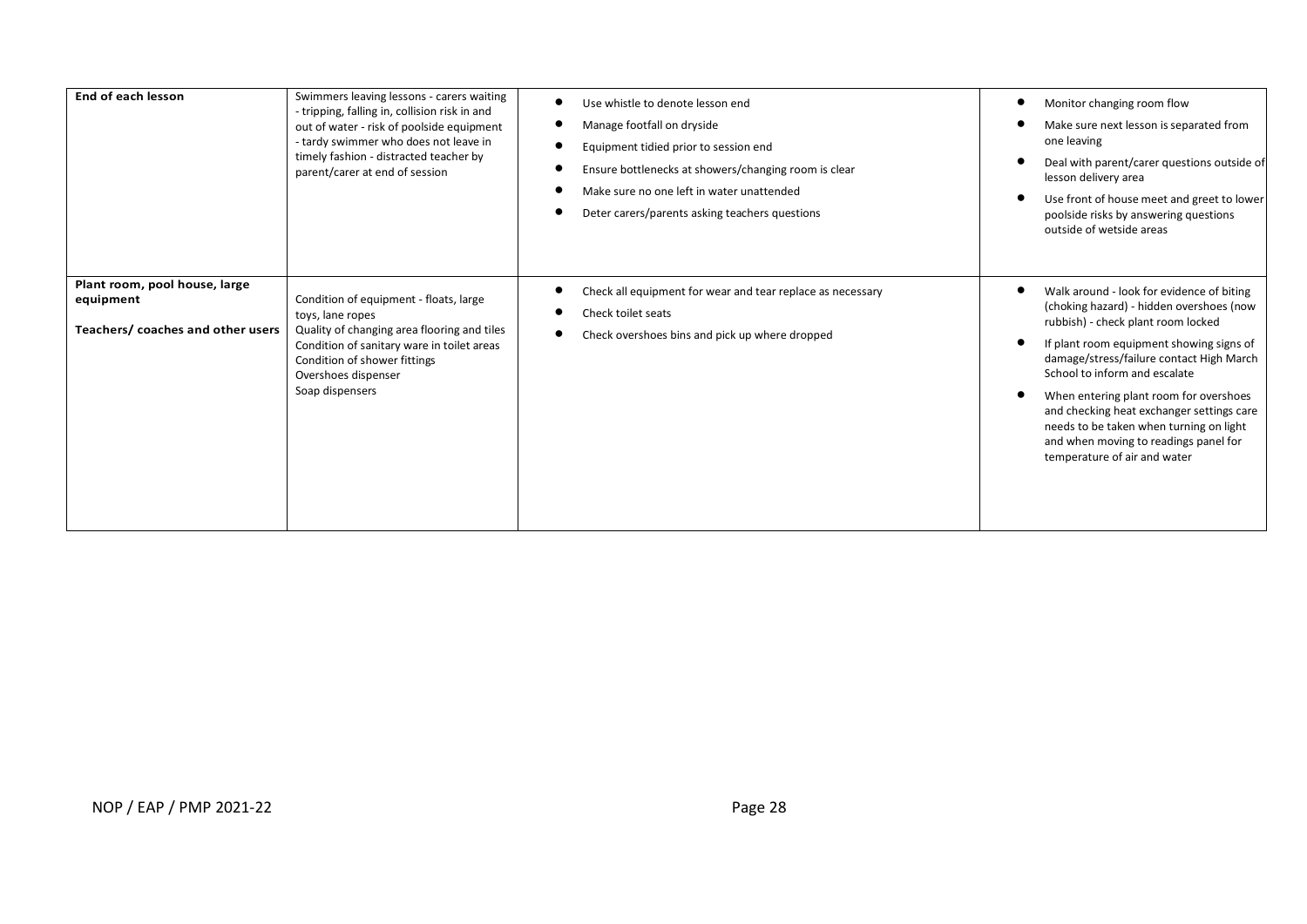| <b>Teaching equipment</b><br>Teachers/coaches and other users | Condition of equipment - small floats,<br>toys, diving aids, balls, flippers, floating<br>toys, small floatation aids                                                                                                                  | Check all small equipment for wear and tear and remove and dispose of if<br>c<br>worn<br>Ensure all flippers are checked and remove worn out flippers as potential<br>injury risks<br>c<br>Ensure all floats are checked and if choking hazard from young swimmer<br>chewing remove item and ensure teachers are aware of choking risks from<br>teething/biting/comforting using mouth/teeth and foam equipment<br>Check diving toys for safety to use issues | Walk around - look for evidence of biting<br>(choking hazard)<br>Ensure all floating toys that have built up<br>stagnant water are emptied after each use<br>to ensure mould risks are mitigated                                                                                        |
|---------------------------------------------------------------|----------------------------------------------------------------------------------------------------------------------------------------------------------------------------------------------------------------------------------------|---------------------------------------------------------------------------------------------------------------------------------------------------------------------------------------------------------------------------------------------------------------------------------------------------------------------------------------------------------------------------------------------------------------------------------------------------------------|-----------------------------------------------------------------------------------------------------------------------------------------------------------------------------------------------------------------------------------------------------------------------------------------|
| End of each day                                               | Condition of equipment<br>Quality of changing area<br>Check bins for nappies and remove<br>Cleanliness and state of toilet areas<br>Condition of lane ropes<br>Condition and action of pool cover<br>Checking all areas for stragglers | Check all equipment - throw away any broken items or chewed floats where<br>c<br>choking hazard may occur - tidy all equipment safely -ensure stacked in a safe<br>and usable manner<br>Check lane ropes for stress when removed if used - ensure when arrival that<br>incorrectly stacked lane ropes are restacked properly<br>Check lane hooks are in place<br>Monitor pool cover in place whilst descending and covering pool                              | Walk all pool house areas - look for<br>breakages - potential hazards - if any local<br>rubbish/lost property/bio hazard<br>contamination - deal with in a safe manner<br>Remove rubbish/toilet paper and dispose<br>Ensure no stragglers left or hiding and then<br>lock up pool house |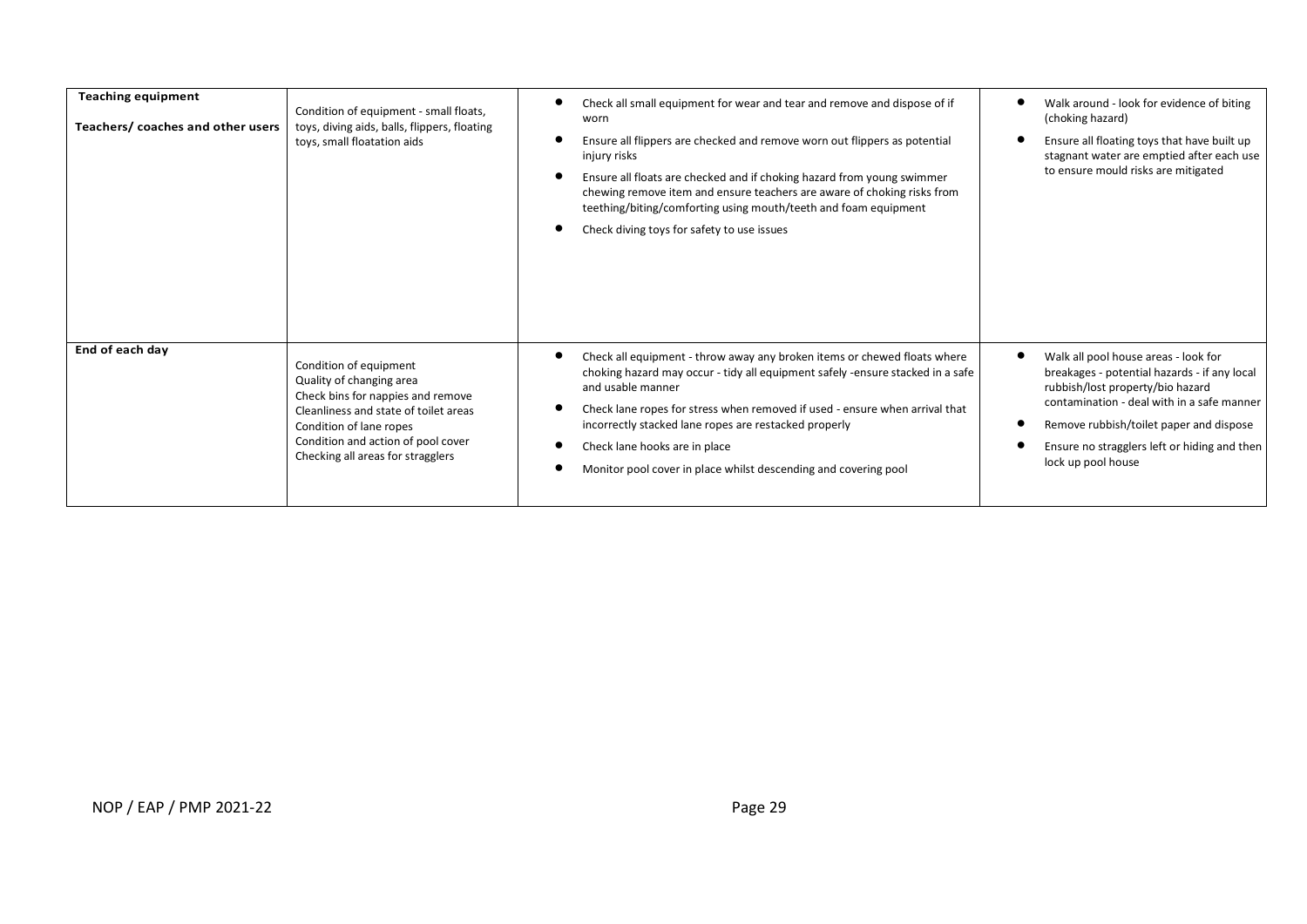# **Appendix 2: Sample Record Sheet**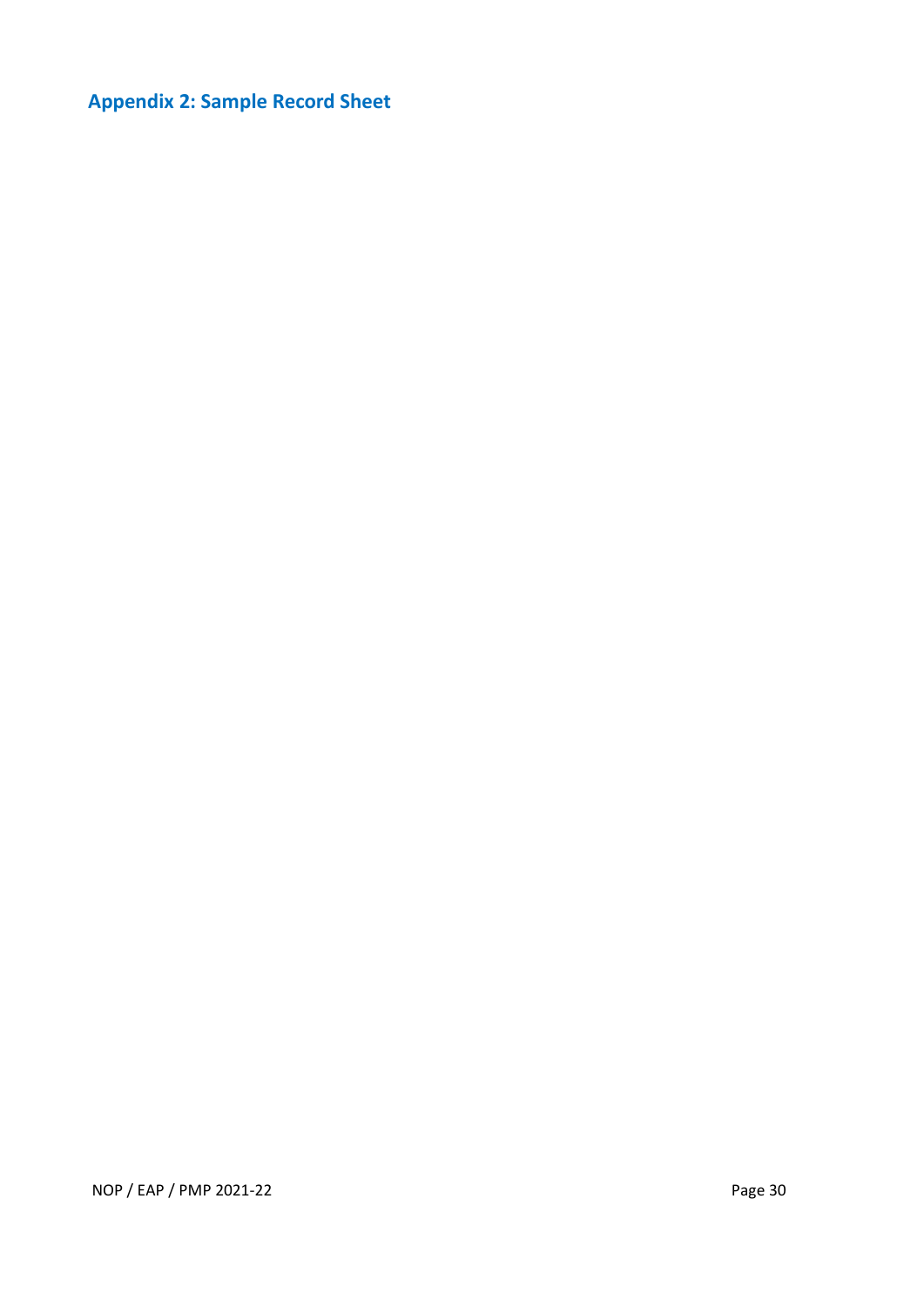| $\breve{\Sigma}$ |                        | ш | u. | $\breve{\Sigma}$ |  |
|------------------|------------------------|---|----|------------------|--|
|                  | <b>WEEK COMMENCING</b> |   |    | <b>SIGNED</b>    |  |
|                  |                        |   |    |                  |  |
|                  |                        |   |    |                  |  |

|        |          |                 |        |                | <b>DAY TANK LEVELS</b> |       |       |               |     |        |
|--------|----------|-----------------|--------|----------------|------------------------|-------|-------|---------------|-----|--------|
|        |          |                 |        |                |                        |       |       |               |     |        |
|        |          | <b>CHLORINE</b> |        |                |                        |       |       | ACID          |     |        |
| MONDAY | ≏<br>JES | EDNESD          | HURSD. | ≻<br>٠<br>FRID |                        | MONDA | TUESD | <b>EDNESD</b> | င္က | FRIDAY |
|        |          |                 |        |                |                        |       |       |               |     |        |
|        |          |                 |        |                |                        |       |       |               |     |        |
|        |          |                 |        |                |                        |       |       |               |     |        |

|       |      | FILTER 1 |              |             |
|-------|------|----------|--------------|-------------|
| MOND/ | JESI | £        | <b>HURSD</b> | <b>FRID</b> |
|       |      |          |              |             |

|               |             | FILTER 2 |        |
|---------------|-------------|----------|--------|
| <b>MONDAY</b> | <b>JESD</b> | EDNESDA  | FRIDAY |
|               |             |          |        |

| WEEKLY POOL CHECKS                        |                                       |                                |                                       |                  |                                               |                    |                                              |                                      |                |                                         |
|-------------------------------------------|---------------------------------------|--------------------------------|---------------------------------------|------------------|-----------------------------------------------|--------------------|----------------------------------------------|--------------------------------------|----------------|-----------------------------------------|
|                                           |                                       |                                |                                       |                  |                                               |                    |                                              |                                      |                |                                         |
| <b>WATER</b><br>$\frac{1}{\Delta}$<br>TAP | WATER<br>CHLORINE<br>FREE<br>ĄÞ.<br>⊢ | TAP WATER<br>CHLORINE<br>TOTAL | AP WATER<br>COMBINED<br>CHLORINE<br>⊢ | TAP WATER<br>TDS | WATER<br><b>ALUE</b><br>$\geq$<br><b>POOL</b> | 6Ř<br>TEMP<br>FACT | TOR<br>ALKALINIT<br>$\vec{a}$<br>ГOТ<br>FACT | <b>HARDNESS</b><br>CALCIUM<br>FACTOR | TOR<br>TDS FAC | TEST<br>ANCED<br>RESULT<br>WATER<br>BAL |
|                                           |                                       |                                |                                       |                  |                                               |                    |                                              |                                      |                |                                         |

**FILTER BACKWASHING** 

| TUESDAY                   | AM |  |  |  |  |  |  |  |  |
|---------------------------|----|--|--|--|--|--|--|--|--|
|                           | PM |  |  |  |  |  |  |  |  |
| WEDNESDAY                 | AM |  |  |  |  |  |  |  |  |
|                           | PM |  |  |  |  |  |  |  |  |
| THURSDAY                  | AM |  |  |  |  |  |  |  |  |
|                           | PM |  |  |  |  |  |  |  |  |
| FRIDAY                    | AM |  |  |  |  |  |  |  |  |
|                           | PM |  |  |  |  |  |  |  |  |
| SATURDAY                  | AM |  |  |  |  |  |  |  |  |
|                           | PM |  |  |  |  |  |  |  |  |
|                           |    |  |  |  |  |  |  |  |  |
| <b>WEEKLY POOL CHECKS</b> |    |  |  |  |  |  |  |  |  |

| <b>DAILY POOL CHECKS</b> |                |             |  |  |  |  |  |
|--------------------------|----------------|-------------|--|--|--|--|--|
| VATER TEMP               | <b>DISPLAY</b> | <b>TUAL</b> |  |  |  |  |  |

AIR TEMP

HUMIDITY

AM

PM

MONDAY

FREE<br>CHLORINE<br>DISPLAY

FREE<br>CHLORINE<br>ACTUAL

COMBINED<br>CHLORINE

TOTAL<br>CHLORINE

1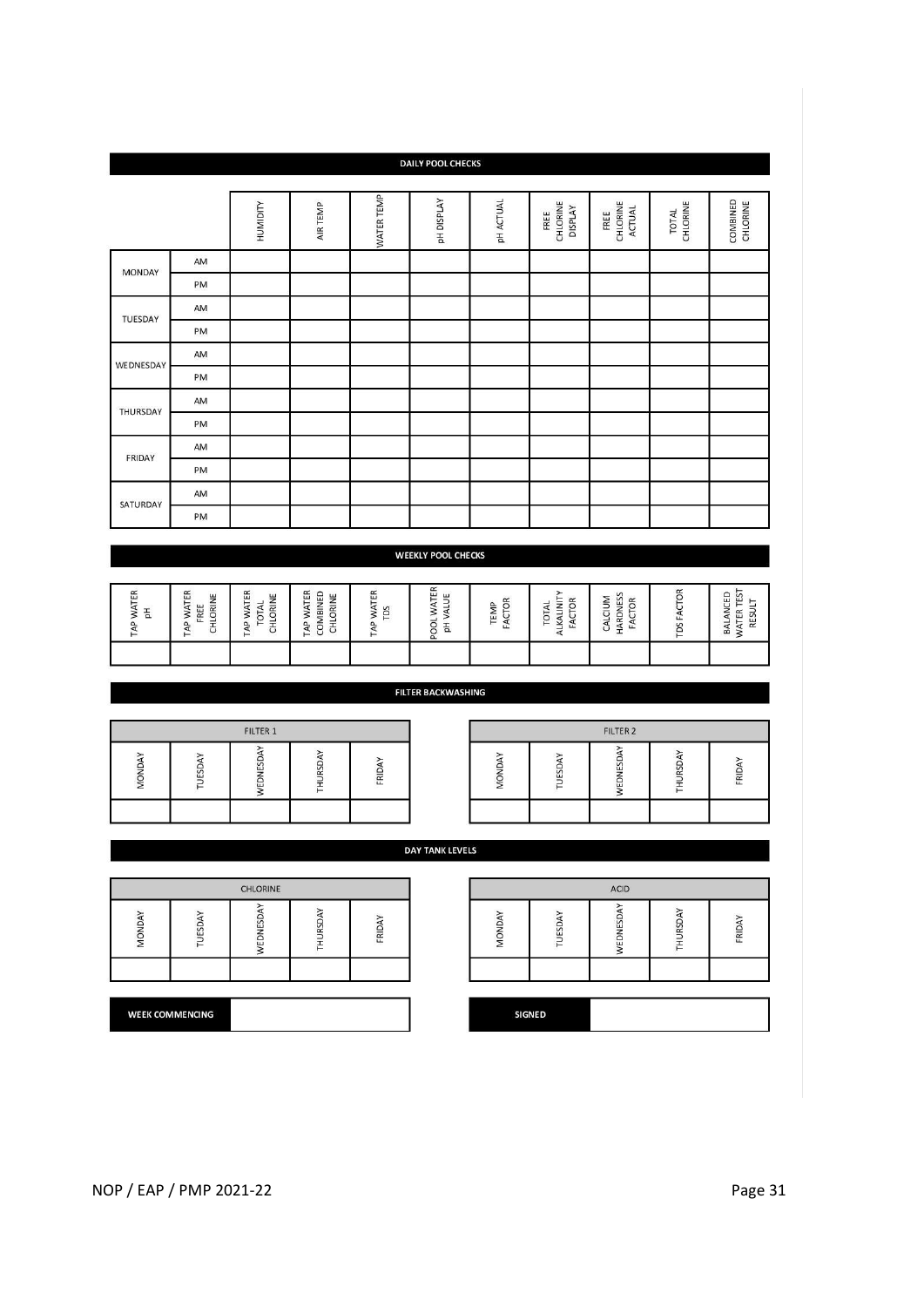## **Appendix 3: Technical Note - Faecal Incident Procedure**

#### Dealing with a Faecal Incident

If faecal contamination has been reported and there is some doubt about the accuracy of the report, its presence should be confirmed. Pool operators should assess the risk and may decide that the risk of harmful contamination is low and allow bathing to resume. This assumes that pH and disinfection are within normal limits. All faeces contain potentially harmful microorganisms. The actual risk to pool users depends on whether the faeces are solid or runny.

#### Solid faeces

Solid feces are easy to deal with. It is unlikely that the perpetrator is suffering from acute gastrointestinal illness. The microorganisms in it are contained.

#### Procedure

- The stools should immediately be removed from the pool using a fine mesh net and flushed down the toilet (not put in any pool drains).
- There should be certainty that all the faeces have been captured and disposed of. If not, and there is possible widespread distribution of the faeces in the pool, then the pool should be closed and the advice below for runny faeces followed.
- All equipment that has been used in this process should be disinfected using a 1% solution of hypochlorite.
- If the pool is operating properly with appropriate disinfectant residuals and pH values, no further action is necessary.
- Faeces that are smeared on the sides, tiling or other surfaces in contact with pool water should be cleaned off and the surface disinfected with a 1% solution of hypochlorite. Only if faeces have spread in the pool should the procedures described below for runny feces be followed.

#### Runny faeces

If the stool is liquid, runny or soft and breaking up (e.g. diarrhoea), the risk of infection is greater, as the perpetrator is more likely to be carrying enteric pathogens.

The infectious causes of diarrhoea include viruses, bacteria, and protozoa. (Other causes include alcohol, emotion, diet, and medicine side effects) most bacteria and viruses that cause diarrhoea – E coli, Shigella, norovirus, for example – are killed within minutes in a satisfactorily disinfected pool water. So, the pool should at least be closed and cleared of bathers for half an hour while disinfectant residuals are turned up to the top of the set range for the pool (2.00ppm) it should then be safe for bathing to resume. But if the diarrhoea is caused by Cryptosporidium, a chlorineresistant protozoan, the contamination will not be inactivated by these concentrations of chlorine. Cryptosporidiosis is the most compelling cause of gastrointestinal illness in pools and its diagnosis is now notifiable. It affects children more than adults, and they are the main source of infection. Toddler, learner, and leisure pools are the most vulnerable.

Dealing with Cryptosporidium oocysts requires much more time and/or disinfectant. But it is difficult for pool operators to know if Cryptosporidium had caused the diarrhoea. Diarrhoea from